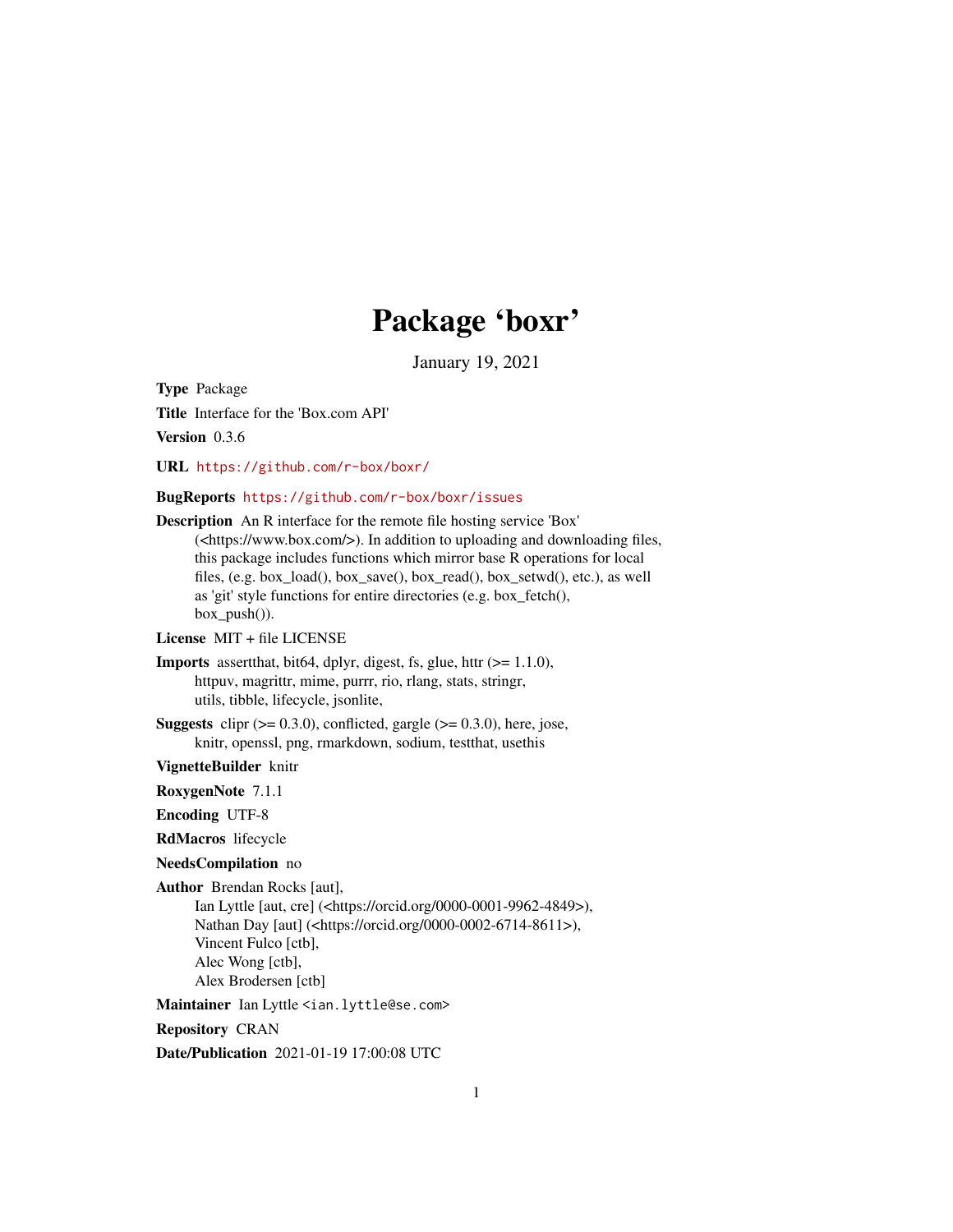## <span id="page-1-0"></span>R topics documented:

|  | $\overline{2}$  |
|--|-----------------|
|  | $\overline{3}$  |
|  | $\overline{4}$  |
|  | 5               |
|  | 6               |
|  | 7               |
|  | 8               |
|  | 9               |
|  | 10              |
|  | 12              |
|  | <sup>12</sup>   |
|  | -13             |
|  | $\overline{14}$ |
|  | 15              |
|  | 15              |
|  | 16              |
|  | -18             |
|  | -19             |
|  | 20              |
|  | 20              |
|  | 21              |
|  | 22              |
|  | 24              |
|  | 25              |
|  | <sup>26</sup>   |
|  | 27              |
|  |                 |

#### **Index** [29](#page-28-0)

boxr-package *boxr: access the Box API*

### Description

A lightweight, *opinionated*, high-level R interface for the [box.com](https://developer.box.com/docs) API.

### Details

This package has a documentation-website (created using [pkgdown\)](https://pkgdown.r-lib.org/), containing:

- [README.](https://r-box.github.io/boxr/)
- [Get-started article,](https://r-box.github.io/boxr/articles/boxr.html) also accessible from R: vignette("boxr").
- [Function reference.](https://r-box.github.io/boxr/reference/index.html)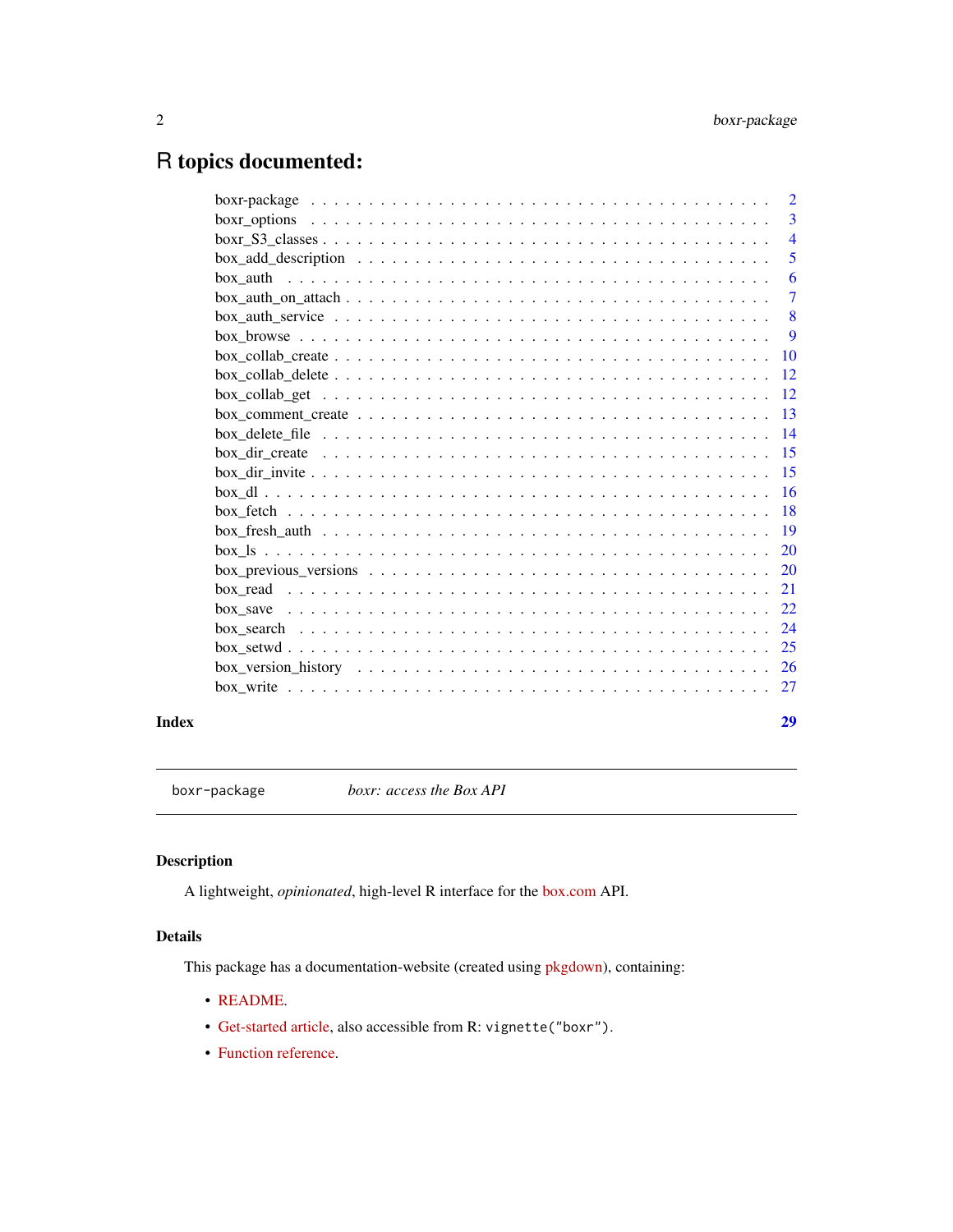### <span id="page-2-0"></span>boxr\_options 3

The boxr source-repository is at GitHub: <https://github.com/r-box/boxr>.

If you find anything you think might be a bug, please report it as a [GitHub issue!](https://github.com/r-box/boxr/issues) Happy hacking! :)

<span id="page-2-1"></span>boxr\_options *Get boxr options*

Description

This function gets the values of boxr's global options.

#### Usage

boxr\_options()

### Details

Options can be set in the usual way, using [options\(\)](#page-0-0).

### Value

list, current values of boxr options, with elements:

- boxr.interactive logical, indicates if boxr is running in interactive mode.
- boxr.progress logical, indicates to use progress-bars, if available.
- boxr.verbose logical, indicates if boxr will use [cat\(\)](#page-0-0) to print to the console. Setting to TRUE may cause problems with knitr.
- boxr.wd list, containing information on the Box working-directory: id (numeric), and name (character).

boxr.wd.path character, path to the Box working-directory.

boxr.token Object with S3 class Token2.0 (httr::Token2.0).

boxr\_token\_jwt Object with S3 class request (httr::request).

boxr.print\_tibble logical, indicates to print as tibble where available.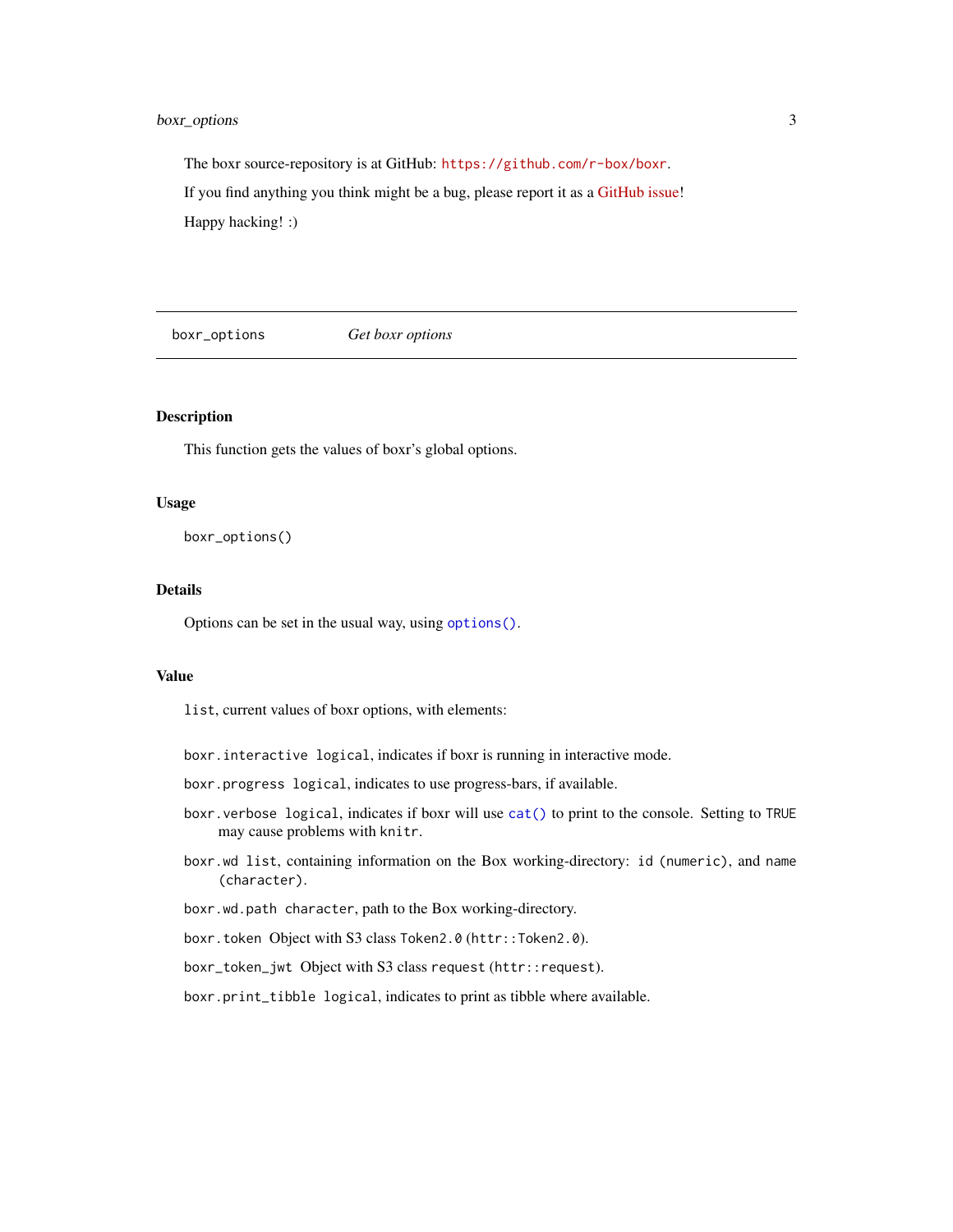<span id="page-3-1"></span><span id="page-3-0"></span>boxr\_S3\_classes *boxr S3 Classes*

#### Description

boxr implements a series of S3 classes to manage the data returned by the Box API. These classes are built on list; if you wish to access the information directly, you can use unclass $(x)$ .

### Details

boxr\_file\_reference

- describes a file created, modified, or deleted at Box.
- returned by [box\\_ul\(\)](#page-15-1), [box\\_save\(\)](#page-21-1), [box\\_delete\\_file\(\)](#page-13-1), etc.
- available methods:  $print()$ .

boxr\_folder\_reference

- describes a folder created or deleted at Box.
- returned by [box\\_dir\\_create\(\)](#page-14-1), [box\\_delete\\_folder\(\)](#page-13-2).
- available methods:  $print()$ .

### boxr\_dir\_wide\_operation\_result

- describes the result of a directory-wide operation.
- returned by [box\\_fetch\(\)](#page-17-1) and [box\\_push\(\)](#page-17-2).
- available methods: [print\(\)](#page-0-0), [summary\(\)](#page-0-0).

### boxr\_object\_list

- describes a collection of files at Box.
- returned by [box\\_ls\(\)](#page-19-1), [box\\_search\(\)](#page-23-1), and related functions.
- available methods:  $print(), as.data frame().$  $print(), as.data frame().$

### boxr\_dir\_comparison

- describes the difference between directories.
- returned by the internal function [box\\_dir\\_diff\(\)](#page-0-0).
- available methods: [print\(\)](#page-0-0), [summary\(\)](#page-0-0).

### boxr\_collab

- describes a collaboration (sharing permission).
- returned by [box\\_collab\\_create\(\)](#page-9-1).
- available methods: [print\(\)](#page-0-0), [as.data.frame\(\)](#page-0-0), [as\\_tibble\(\)](#page-0-0).

boxr\_collab\_list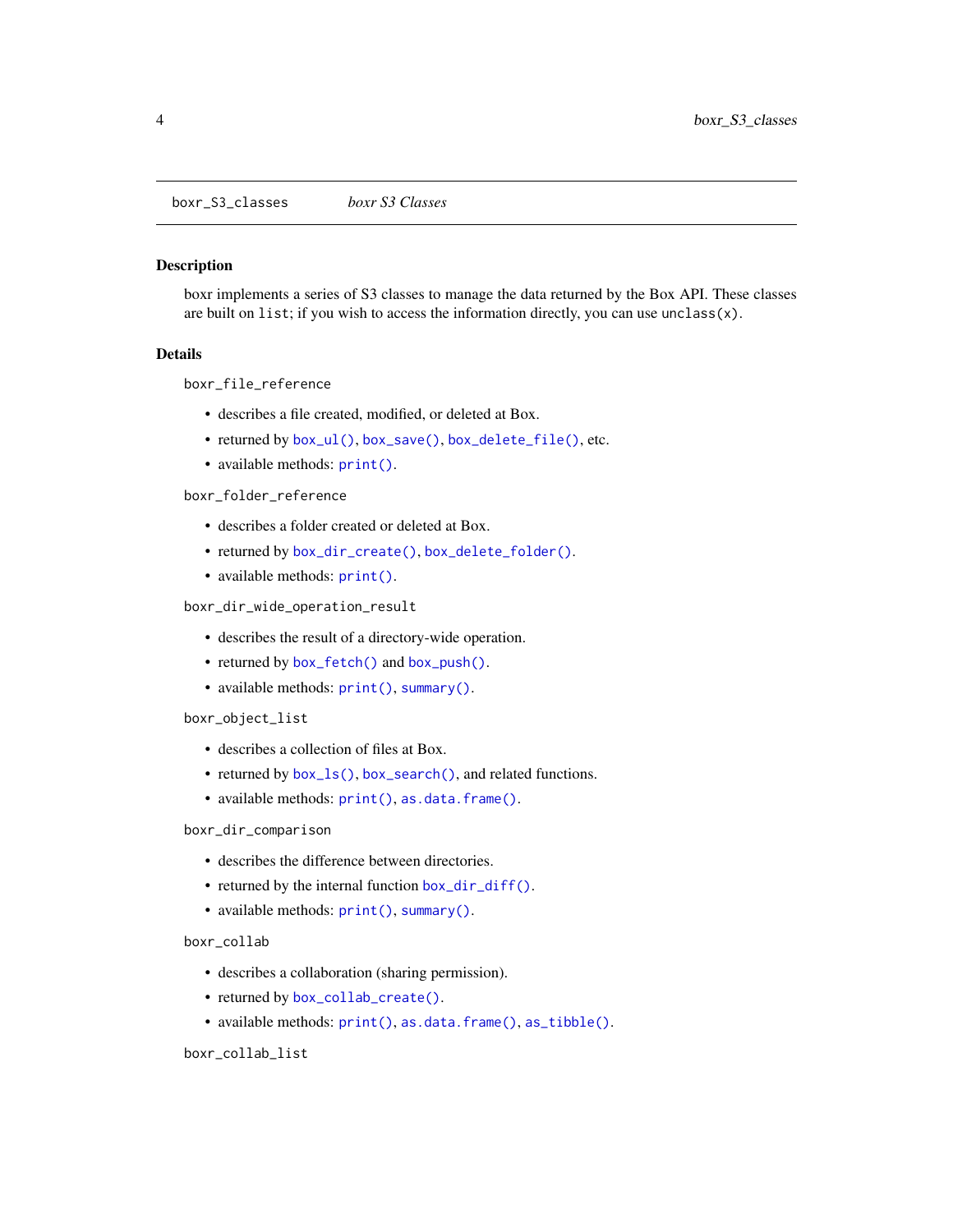- <span id="page-4-0"></span>• describes a collection of collaborations.
- returned by [box\\_collab\\_get\(\)](#page-11-1).
- available methods: [print\(\)](#page-0-0), [as.data.frame\(\)](#page-0-0), [as\\_tibble\(\)](#page-0-0).

boxr\_comment

- describes a comment on a file.
- returned by [box\\_comment\\_create\(\)](#page-12-1).
- available methods: [print\(\)](#page-0-0), [as.data.frame\(\)](#page-0-0), [as\\_tibble\(\)](#page-0-0).

boxr\_comment\_list

- describes a collection of comments on a file.
- returned by [box\\_comment\\_get\(\)](#page-12-2).
- available methods: [print\(\)](#page-0-0), [as.data.frame\(\)](#page-0-0), [as\\_tibble\(\)](#page-0-0).

boxr\_version\_list

- describes a collection of version information on a file.
- returned by [box\\_version\\_api\(\)](#page-0-0).
- available methods: [print\(\)](#page-0-0), [as.data.frame\(\)](#page-0-0), [as\\_tibble\(\)](#page-0-0).

box\_add\_description *Add description to a Box file*

### Description

These functions will attach a description or comment to a Box file. A new description will overwrite an existing one.

#### Usage

box\_add\_description(file\_id, description)

#### Arguments

| file id     | numeric or character, file ID at Box.        |
|-------------|----------------------------------------------|
| description | character, description caption for the file. |

### Details

Files hosted at Box can have small text-descriptions that you can be use to annotate files, or even to

### Value

Object with S3 class [boxr\\_file\\_reference](#page-3-1).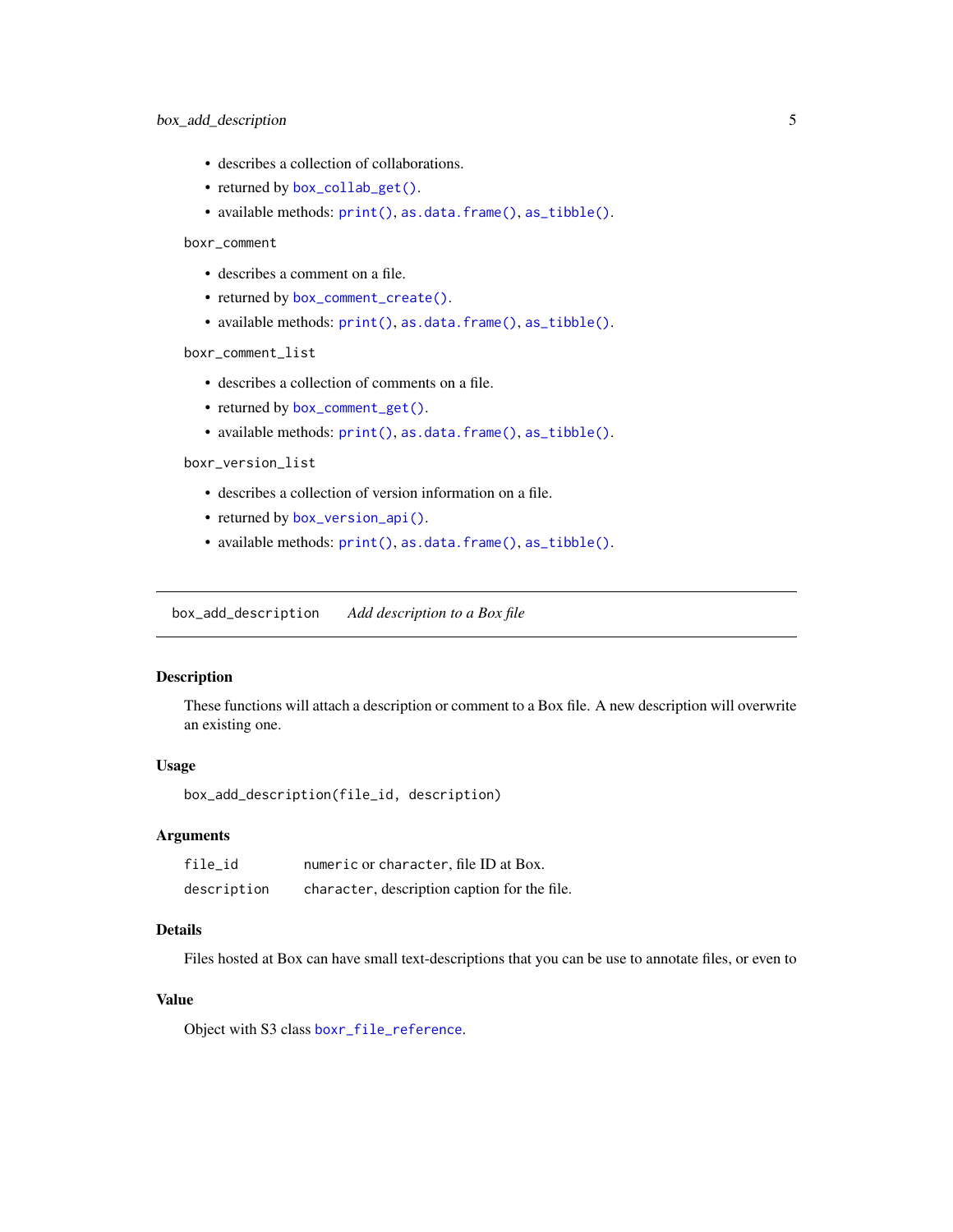There are two common use-cases for box\_auth():

- 1. Connecting to [box.com](https://developer.box.com/docs) accounts from boxr for the first time.
- 2. Connecting to previously-connected [box.com](https://developer.box.com/docs) accounts.

In the first case, you will need to provide box\_auth() with client\_id and client\_secret.

In the second case, you can call box\_auth() with no arguments; the function will look for these in your R environment.

To run this function the first time, you will need access to the client\_id and client\_secret of a Box interactive-app. If you are using a work account, this information might be provided to you by your Box-admin team. If you are using a personal account, you will have to set up a Box interactive-app.

For both cases, these procedures are detailed in this boxr [interactive-app article.](https://r-box.github.io/boxr/articles/boxr-app-interactive.html)

### Usage

```
box_auth(
  client_id = NULL,
  client_secret = NULL,
  interactive = TRUE,
  cache = " \sim /. box r-oauth",
  write.Renv,
  ...
)
```
#### Arguments

| client_id     | character, the client id for the account to use.                                                                                                                                                                                        |
|---------------|-----------------------------------------------------------------------------------------------------------------------------------------------------------------------------------------------------------------------------------------|
| client_secret | character, the client secret for the account to use.                                                                                                                                                                                    |
| interactive   | logical, indicates that the authorization process will be interactive (requiring<br>user input to the R console, and/or a visit to box.com).                                                                                            |
| cache         | A logical value or a string. TRUE means to cache using the default cache file<br>httr-oauth, FALSE means don't cache, and NA means to guess using some<br>sensible heuristics. A string means use the specified path as the cache file. |
| write.Renv    | deprecated.                                                                                                                                                                                                                             |
| $\ddots$      | Other arguments passed to httr::oauth2.0_token().                                                                                                                                                                                       |

### Value

Invisible NULL, called for side effects.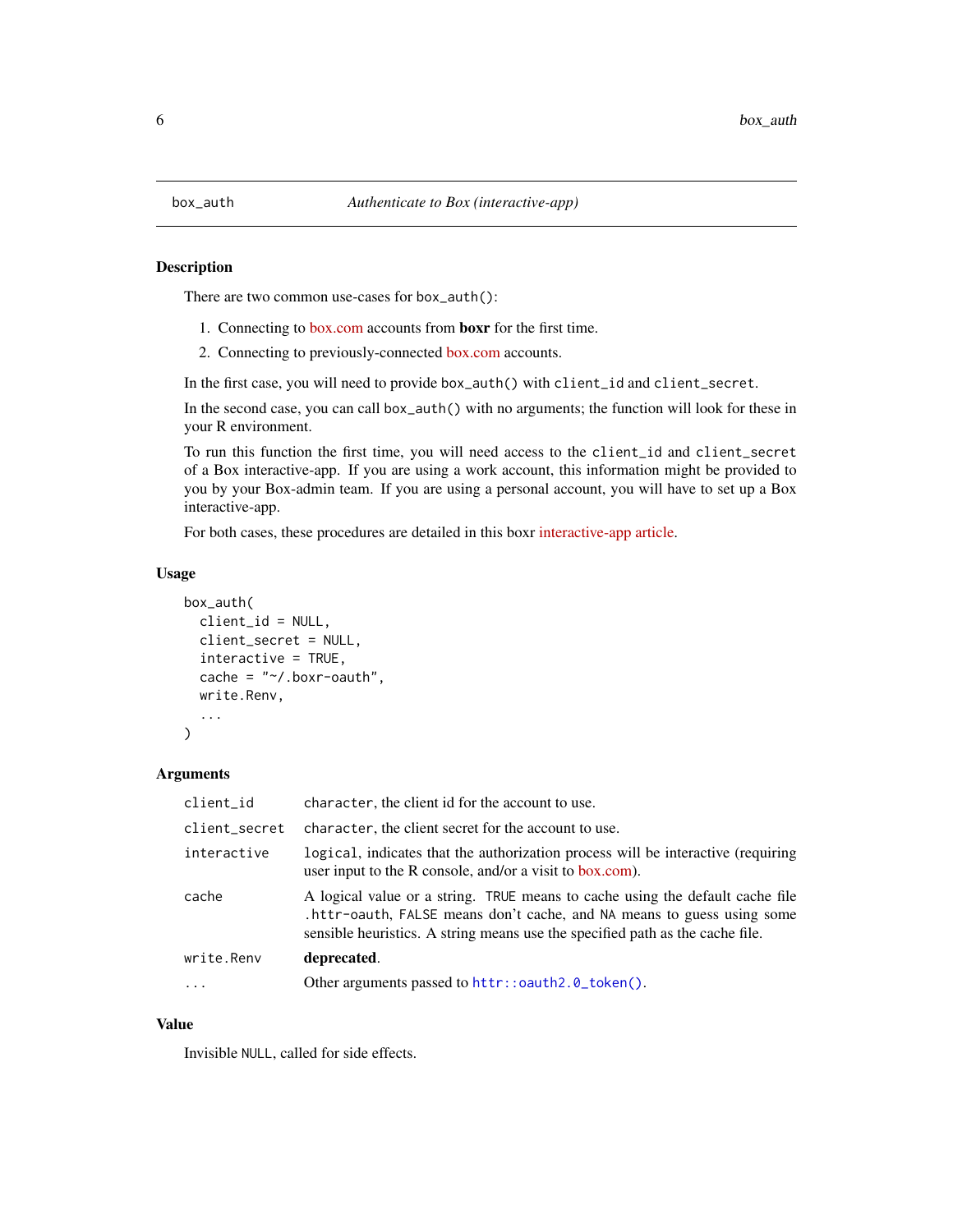### <span id="page-6-0"></span>Side-effects

This function has some side effects which make subsequent calls to box\_auth() easier:

- a browser window may be opened at [box.com,](https://developer.box.com/docs) for you to authorize to your Box app.
- a token file is written, according to the value of cache. The default behaviour is to write this file to ~/.boxr-oauth.
- some global [options\(\)](#page-0-0) are set for your session to manage the token.
- environment variables BOX\_USER\_ID, BOX\_CLIENT\_ID, and BOX\_CLIENT\_SECRET are set.
- if these environment variables have changed, and you have the [usethis](https://usethis.r-lib.org) package installed, it will copy some text to your clipboard that you can paste into your .Renviron file.
- a message is printed to the console.

#### See Also

[box\\_auth\\_service\(\)](#page-7-1) for authenticating to service-apps.

[httr::oauth2.0\\_token\(\)](#page-0-0) for details on how tokens are handled.

[Box Developers: Setup with OAuth 2.0](https://developer.box.com/en/guides/applications/custom-apps/oauth2-setup) documentation for setting up Box (interactive) apps with OAuth 2.0.

box\_auth\_on\_attach *Authenticate to Box (interactive) automatically*

#### Description

#### Deprecated

#### This function is deprecated, and may be removed at the next release.

This function saves you the effort of typing [box\\_auth\(\)](#page-5-1) after the package loads. Executing box\_auth\_on\_attach(TRUE) will mean that boxr will automatically attempt to authorize itself when 'attached' (e.g. library(boxr)), using the credentials from the current session.

#### Usage

```
box_auth_on_attach(auth_on_attach = FALSE)
```
#### Arguments

auth\_on\_attach logical, indicates if boxr should authenticate as soon as it's loaded.

#### Value

Invisible NULL, called for side effects.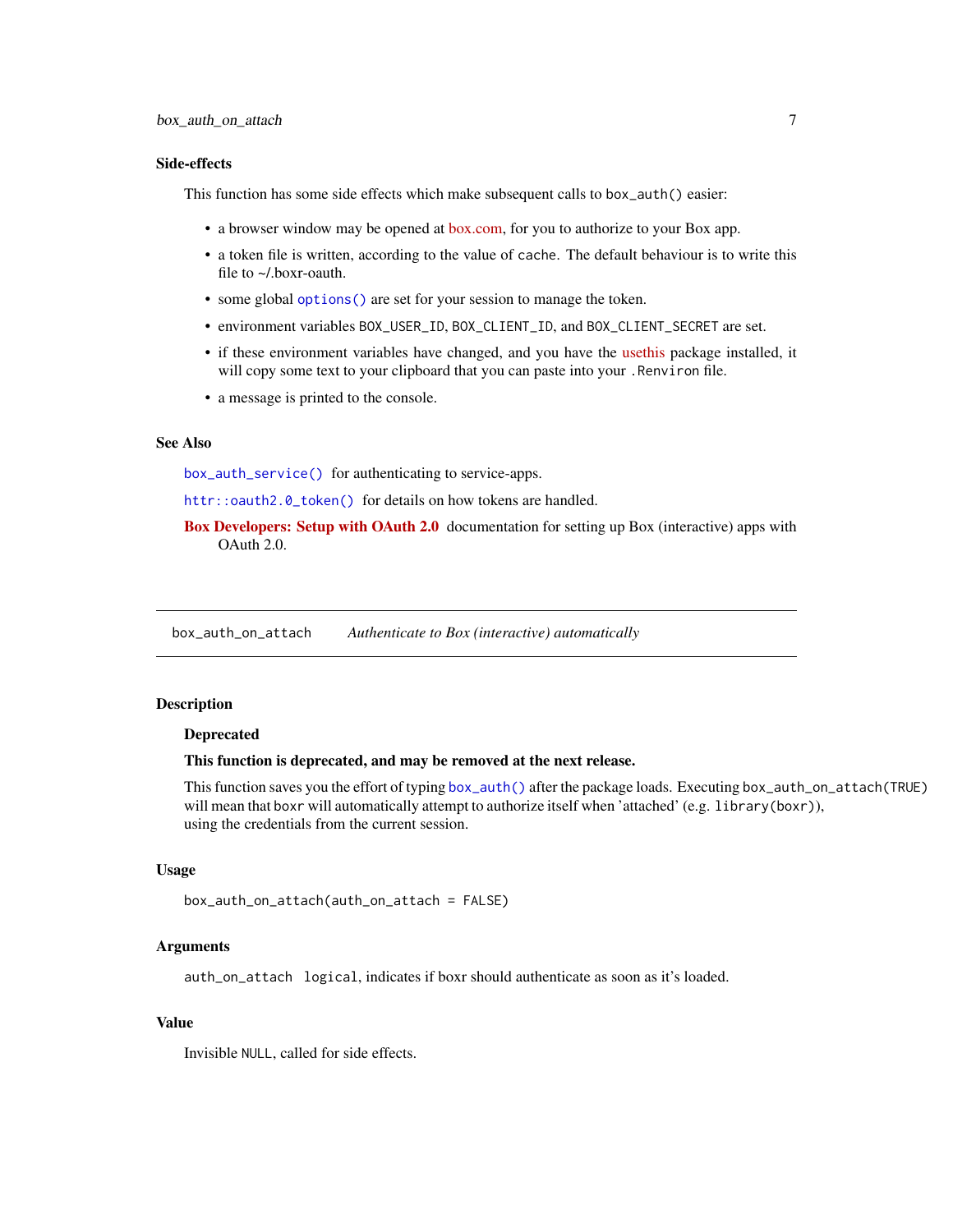### <span id="page-7-0"></span>**Note**

This is provided for convenience, but it's a bad idea to use, if:

- You'd like your code to be reproducible. Even if your collaborators have access to the same files on box.com, as the default behaviour is to require using [box\\_auth\(\)](#page-5-1), code is likely to become irreproducible.
- You use more than one box.com account. Things could get rather confusing.

#### See Also

[box\\_auth\(\)](#page-5-1)

<span id="page-7-1"></span>box\_auth\_service *Authenticate to Box (service-app)*

#### Description

How you authenticate to Box depends the Box-app through which you connect. A Box service-app can be useful for unattended jobs that need access to only a limited part of Box, e.g. one folder.

Use this function to access Box using a service-app.

To access a service-app, you will need a JSON web-token (JWT), generated by your Box-admin team. If you have a personal Box account, *you* are your Box-admin team. You specify the JWT either as token\_file, the path to the JWT file, or as token\_text, the text of the JWT.

Using JWT-authentication is more convenient than using standard OAuth2 authentication, as you do not have to go through the "OAuth Dance". This convenience brings additional considerations because the JWT file gives its bearer uninhibited access to anything the Box service-app can access. Accordingly, you are recommended to:

- give the service-account access to as little information as you need it to have, e.g. a single folder.
- keep the JWT file secure.

#### Usage

```
box_auth_service(token_file = NULL, token_text = NULL)
```
### Arguments

| token file | character, path to JSON token-file. If not provided, the function will look for          |
|------------|------------------------------------------------------------------------------------------|
|            | an environment variable BOX_TOKEN_FILE. If that is not there, it will try $\sim$ /.boxr- |
|            | auth/token.json.                                                                         |
| token text | character, JSON text. If this is provided, token file is ignored.                        |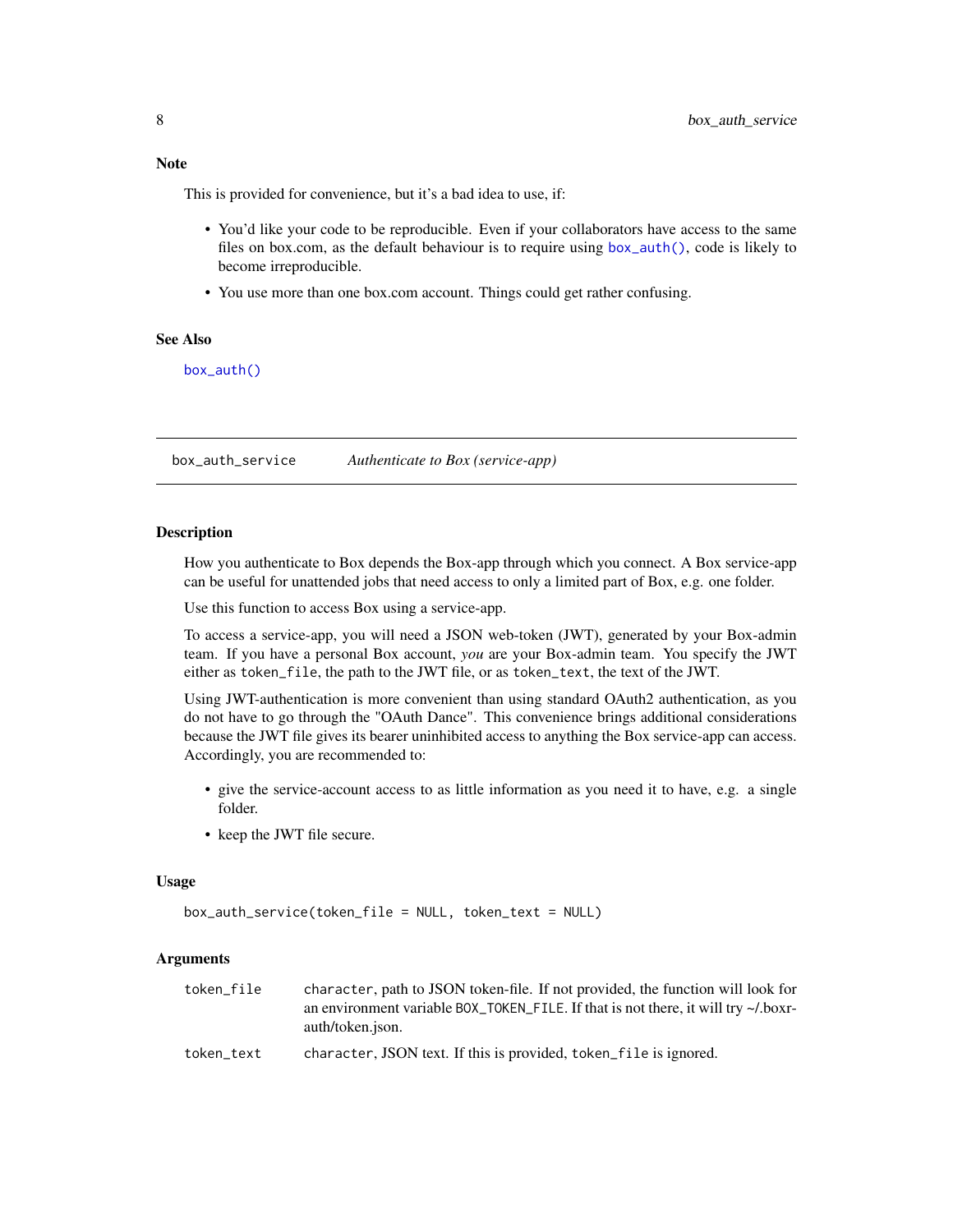#### <span id="page-8-0"></span>box\_browse 9

### Details

The default behavior of a service-app is to act on behalf of the service-account associated with the service-app. This is different from an interactive-app, which acts on behalf of the Box user who authenticates to it.

To use a service-app on a folder belonging to a Box user, either the Box user has to invite the service-account to collaborate on a folder belonging to the user, or the service-account has to invite the Box user to collaborate on a folder belonging to the service-account.

In either case, you can use box\_collab\_create().

In mid-2020, there appeared intermittent and unexplained failures of box\_auth\_service(); the theory is that the clocks at either end of the authentication process can be out-of-sync. The workaround is to watch for this failure, then retry the authentication request with a time-offset. If an offset is used, this function generates a message.

For more details on Box service-apps, including how to create them, and service-app-based workflows, please read this boxr [service-app article.](https://r-box.github.io/boxr/articles/boxr-app-service.html)

#### Value

Invisible NULL, called for side effects.

### Side-effects

This function has some side effects:

- some global [options\(\)](#page-0-0) are set for your session to manage the token.
- a message is printed to the console.

#### See Also

[box\\_auth\(\)](#page-5-1) for authenticating to interactive-apps.

[box\\_collab\\_create\(\)](#page-9-1) for creating a collaboration with a different account on a Box file or folder. [Box Developers: Setup with JWT](https://developer.box.com/en/guides/applications/custom-apps/jwt-setup) documentation for setting up Box (service) apps with JWT.

box\_browse *Open a Box directory or file in browser*

#### Description

Thin wrapper of  $utils$ ::browseURL() to make bouncing between R and Box a breeze.

### Usage

```
box_browse(dir_id = NULL, file_id = NULL)
```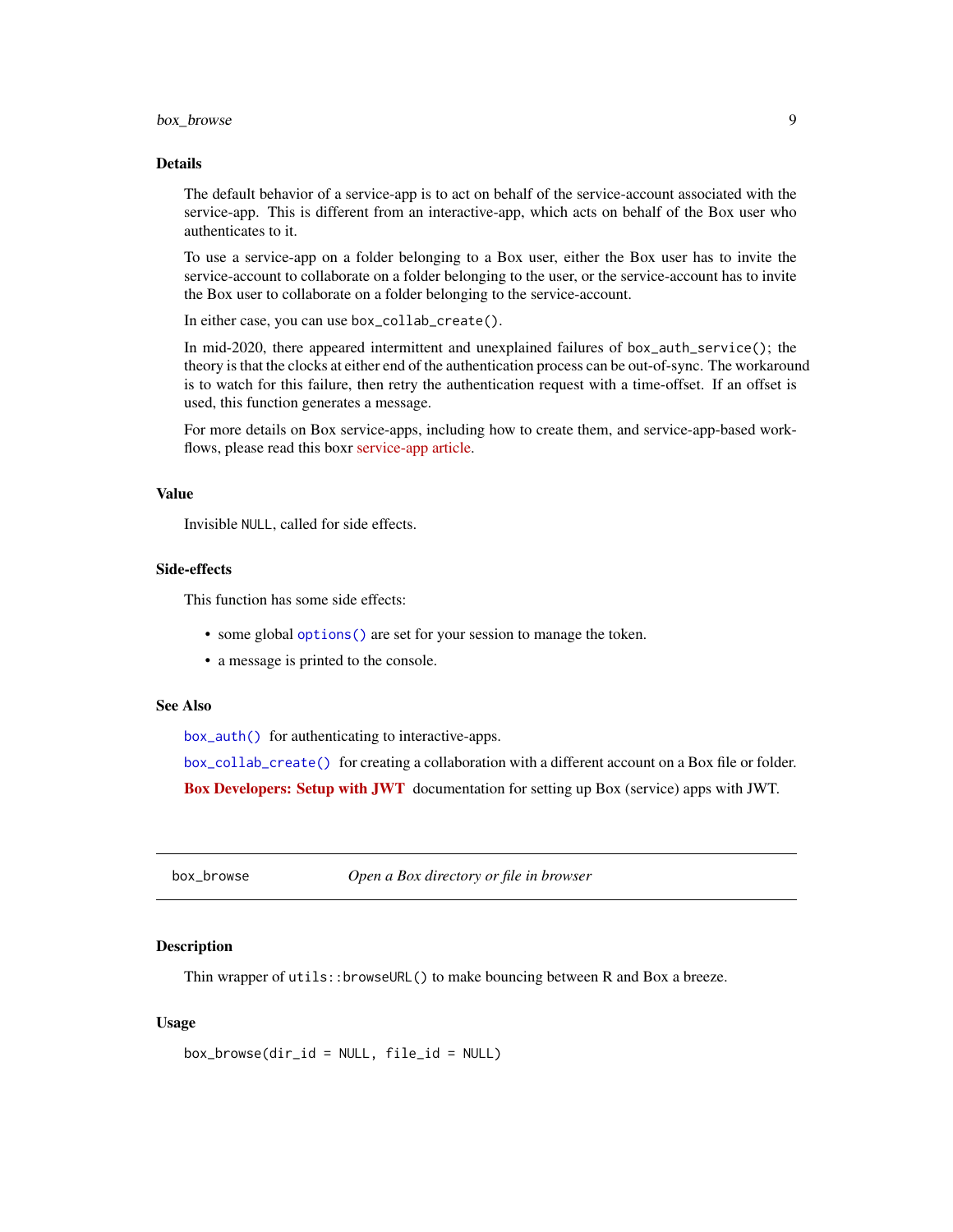#### <span id="page-9-0"></span>Arguments

| dir id  | numeric or character, folder ID at Box. |
|---------|-----------------------------------------|
| file id | numeric or character, file ID at Box.   |

#### Value

Invisible NULL, called for side effects.

#### Examples

```
## Not run:
 box_browse(0) # root folder on Box
 box_browse(file_id = 12345)
```

```
## End(Not run)
```
<span id="page-9-1"></span>box\_collab\_create *Create Box collaboration*

### **Description**

Although this function can be used in all sorts of situations, it can be particularly useful in setting up a workflow with a service-account:

- If you are authenticated as a user, using [box\\_auth\(\)](#page-5-1), you can invite the service account to collaborate on a folder in your *user* filespace. In this case, the shared folder will appear in the service-account filespace.
- If you are authenticated as the service-account using [box\\_auth\\_service\(\)](#page-7-1), you can invite your *user-account* to collaborate. In this case, the shared folder will appear in your user filespace.

Once you issue an invitation to create a collaboration, you cannot change it, e.g. you cannot change the role from "viewer" to "co-owner". However, you can delete the collaboration, then issue a *new* invitation. To delete a collaboration, use [box\\_collab\\_delete\(\)](#page-11-2). To check a Box folder ID or file ID for existing collaborations, use [box\\_collab\\_get\(\)](#page-11-1). You can also use the Box web-portal to manage collaborations.

The default role, i.e. permission level, for an invitation is "editor". Legal values for role are "editor", "viewer", "previewer", "uploader", "previewer uploader", "viewer uploader", "co-owner", "owner".

#### Usage

```
box_collab_create(
 dir_id = NULL,user_id = NULL,file_id = NULL,
```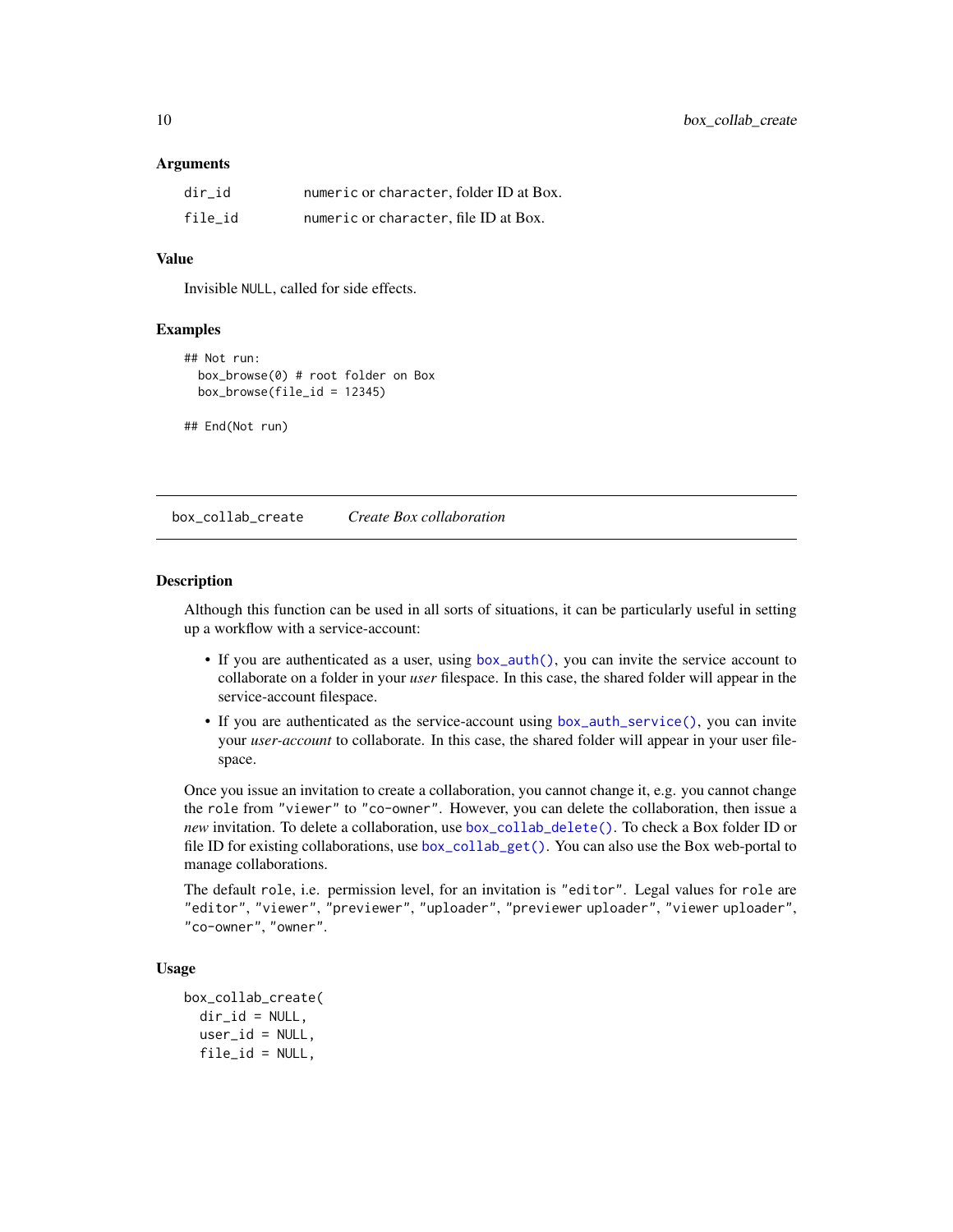```
group_id = NULL,login = NULL,role = "editor",
can_view_path = FALSE
```
#### **Arguments**

)

| dir_id        | numeric or character, folder ID at Box.                                                        |
|---------------|------------------------------------------------------------------------------------------------|
| user_id       | character ID for Box user-account to invite.                                                   |
| file_id       | numeric or character, file ID at Box.                                                          |
| group_id      | character ID for Box group-account to invite.                                                  |
| login         | character email address of account to invite, if specified will be used instead<br>of user_id. |
| role          | character role of the collaborator; default is "viewer".                                       |
| can_view_path | logical indicates to allow the collaborator to navigate parent-folders at Box.                 |

### Details

To use this function, you must provide exactly one of: dir\_id or file\_id, to specify what you want to share, and exactly one of: user\_id, group\_id, or login (email address), to specify the account you want to share it with.

While authenticated from the host account, the one that will issue the invitation, you can use box\_ls() and box\_setwd() to get the dir\_id or file\_id for the item you want to share. If the host-account is the user-account, you can also use the web-portal to find the dir\_id or file-id. If the host account is the service-account, you can use the Box [content-portal](https://app.box.com/master/content) to find this.

A user can find their user\_id using the Box web-portal. As well, when you authenticate using boxr, the user\_id is included in the login message. Thus, you can use box\_auth\_service() to find out the user\_id for a given service-account.

This returns an object with S3 class [boxr\\_collab](#page-3-1); this is a list containing the response from the API. You can use  $as\_tibble()$  or  $as.data.f$ rame $()$  on this return-object to convert to a tibble or data frame.

### Value

Object with S3 class [boxr\\_collab](#page-3-1).

### See Also

[box\\_auth\(\)](#page-5-1), [box\\_auth\\_service\(\)](#page-7-1)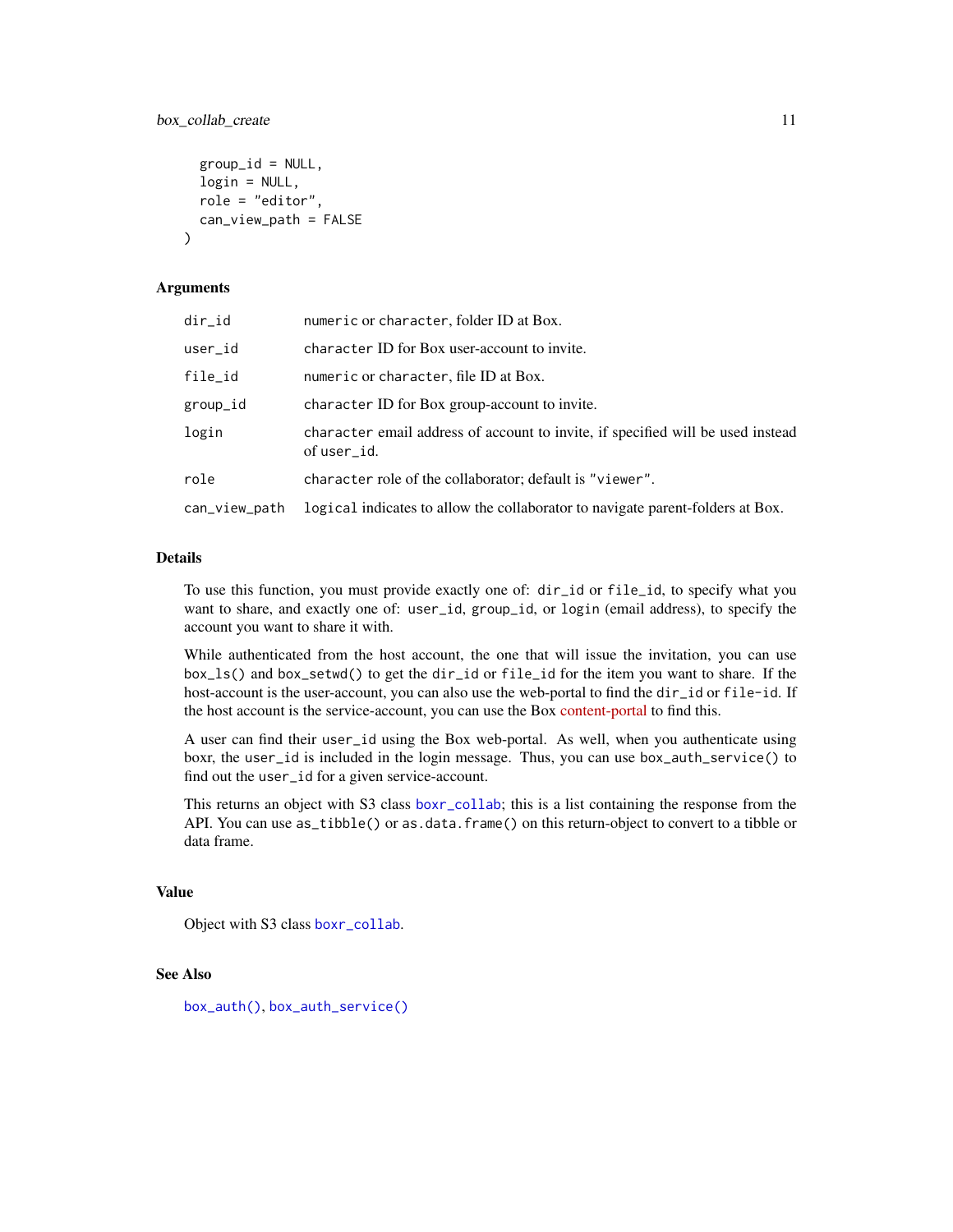<span id="page-11-2"></span><span id="page-11-0"></span>box\_collab\_delete *Delete Box collaboration*

### Description

Delete Box collaboration

### Usage

box\_collab\_delete(collab\_id)

### Arguments

collab\_id character ID for Box collaboration

### Value

Invisible NULL, called for side effects.

<span id="page-11-1"></span>box\_collab\_get *Get Box collaborations*

### Description

Retrieve information on all collaborations on a file or folder.

### Usage

box\_collab\_get(dir\_id = NULL, file\_id = NULL)

### Arguments

| dir id  | numeric or character, folder ID at Box. |
|---------|-----------------------------------------|
| file id | numeric or character, file ID at Box.   |

### Details

You must specify exactly one of dir\_id or file\_id.

This returns an object with S3 class [boxr\\_collab\\_list](#page-3-1); this is a list containing the response from the API. You can use as\_tibble() or as.data.frame() on this return-object to convert to a tibble or data frame.

### Value

Object with S3 class [boxr\\_collab\\_list](#page-3-1).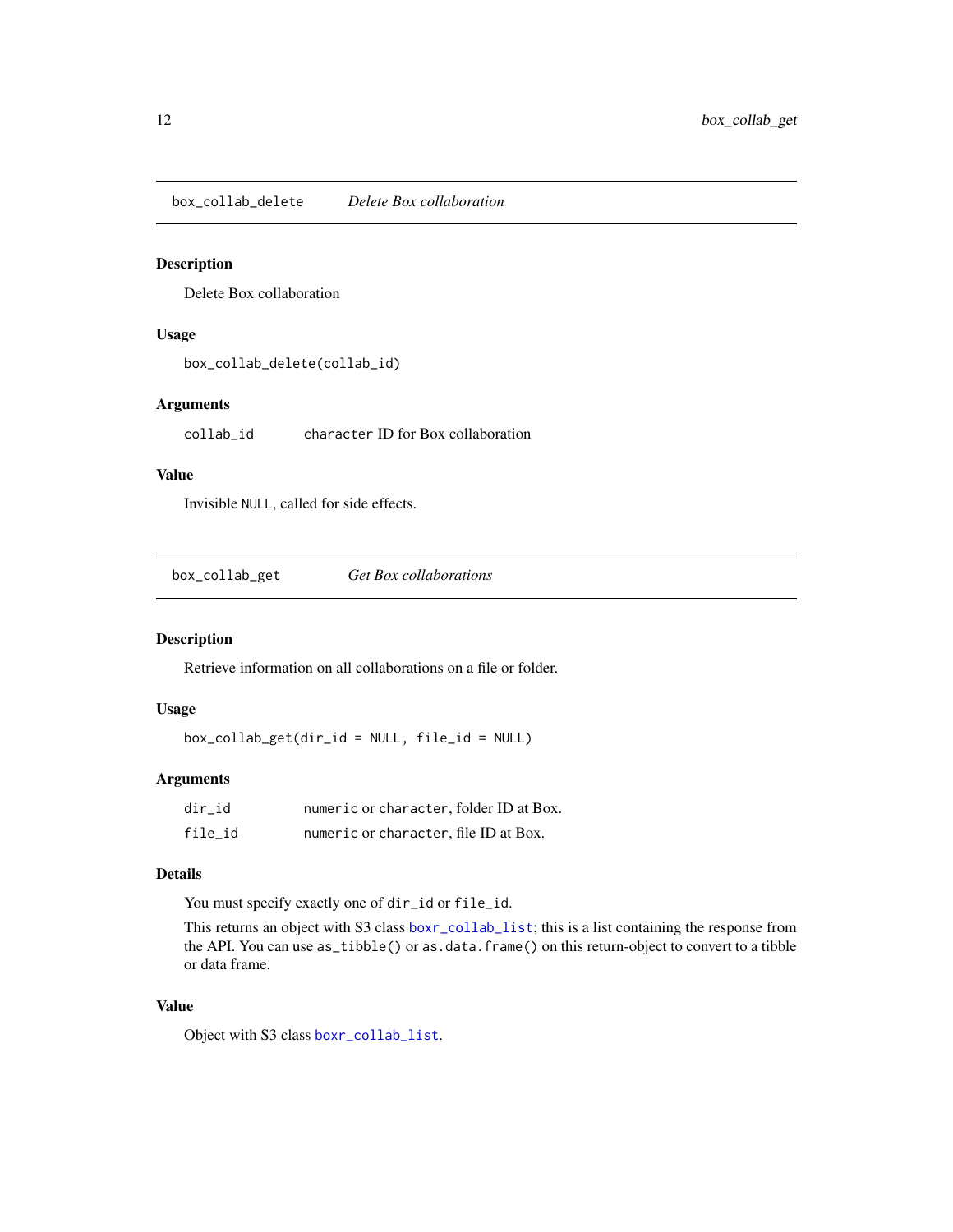<span id="page-12-2"></span><span id="page-12-1"></span><span id="page-12-0"></span>Use these functions to create and get comments for Box files.

### Usage

```
box_comment_create(file_id = NULL, message, comment_id = NULL)
```

```
box_comment_get(file_id)
```
### Arguments

| file id    | numeric or character, file ID at Box.                                                                      |
|------------|------------------------------------------------------------------------------------------------------------|
| message    | character contents of comment. Note: tagging people with the @user pattern<br>is <i>not</i> yet supported. |
| comment id | numeric or character, comment ID at Box.                                                                   |

### Details

When you create a comment using box\_comment\_create(), you have to specify a file\_id or a comment\_id. If you specify a comment\_id, the comment will be posted as a reply to that comment. Use box\_comment\_get() to retrieve comments in bulk. This gets all the comments associated with a file, thus you can specify only a file\_id.

### Value

```
box_comment_create() Object with S3 class boxr_comment.
box_comment_get() Object with S3 class boxr_comment_list.
```
### Examples

```
## Not run:
 file_id <- 12345
 # create comments
 x <- box_comment_create(file_id, "Report is ready.")
 box_comment_create(comment_id = x$id, message = "Response to a comment")
 # get comments
```

```
box_comment_get(file_id)
```
## End(Not run)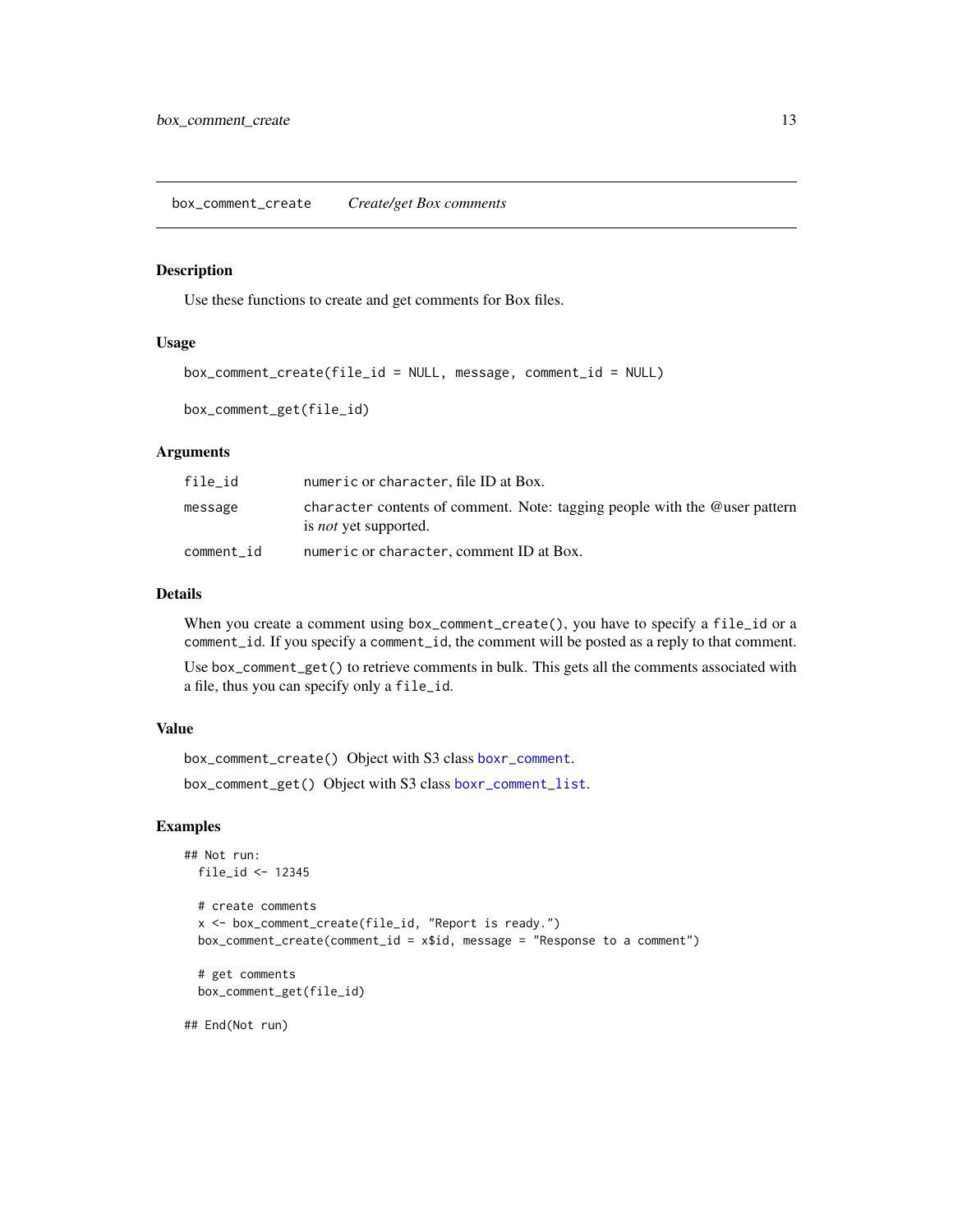<span id="page-13-2"></span><span id="page-13-1"></span><span id="page-13-0"></span>

In the Box context, deleting a file moves it to a special folder within your Box account: 'Trash'. As of mid-2019, Box' default [policy](https://support.box.com/hc/en-us/articles/360044196093-Manage-Trash) is to retain files in Trash for 30 days.

#### Usage

```
box_delete_file(file_id)
box_restore_file(file_id)
box_delete_folder(dir_id)
box_restore_folder(dir_id)
```
### Arguments

| file id | numeric or character, file ID at Box.   |
|---------|-----------------------------------------|
| dir id  | numeric or character, folder ID at Box. |

#### Details

box\_delete\_file() Move a file to Trash. box\_restore\_file() Restore a file from Trash. box\_delete\_folder() Move a folder, including contents, to Trash. box\_restore\_folder() Restore a folder, including contents, from Trash.

### Value

box\_delete\_file() Invisible NULL, called for side effects. box\_restore\_file() Object with S3 class [boxr\\_file\\_reference](#page-3-1). box\_delete\_folder() Invisible NULL, called for side effects. box\_restore\_folder() Object with S3 class [boxr\\_folder\\_reference](#page-3-1).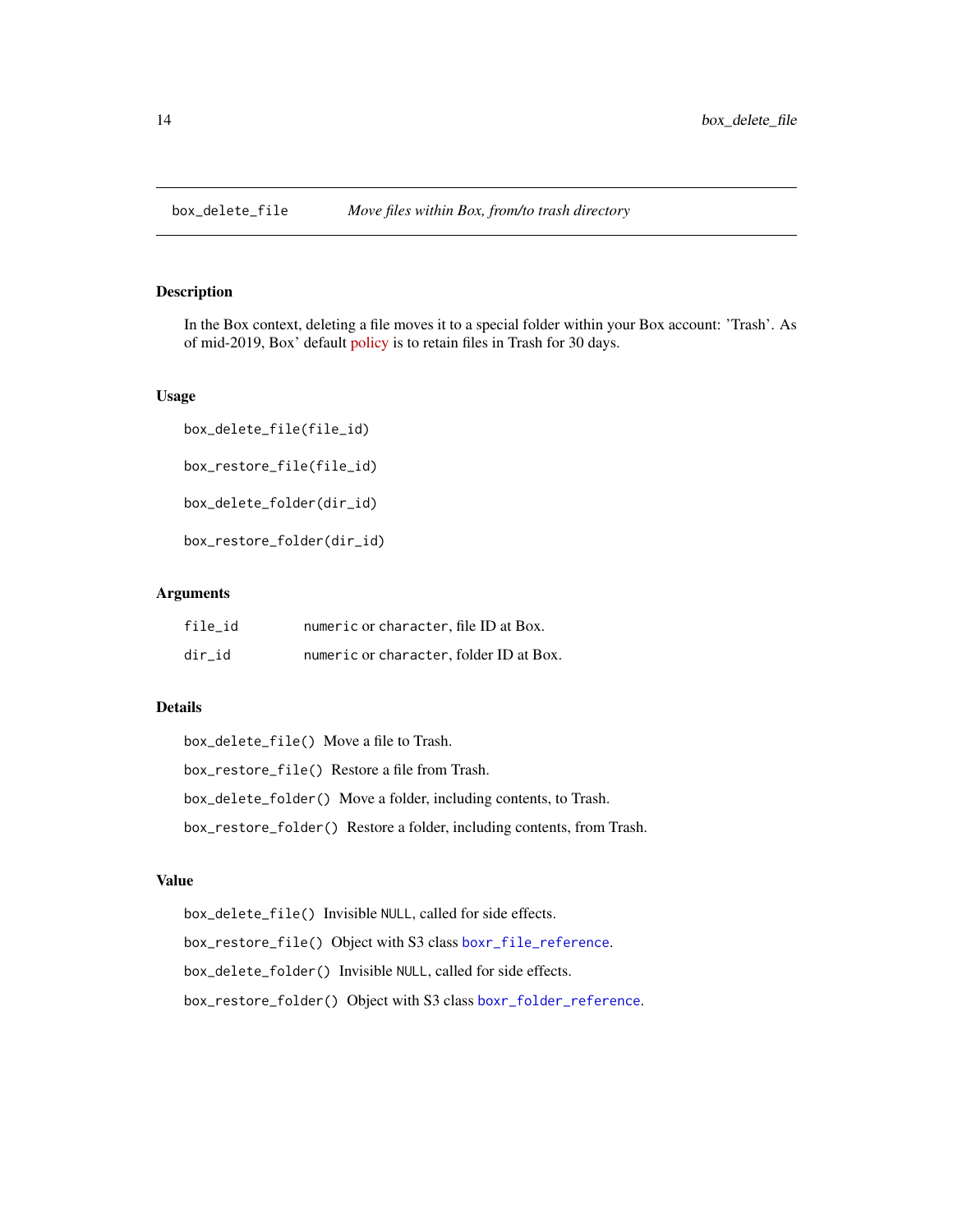<span id="page-14-1"></span><span id="page-14-0"></span>This will create a new folder at Box, with name dir\_name, in the Box folder with ID parent\_dir\_id.

### Usage

```
box_dir_create(dir_name, parent_dir_id = box_getwd())
```
#### Arguments

| dir name | character, name for new folder at Box.                               |
|----------|----------------------------------------------------------------------|
|          | parent_dir_id character or numeric, ID for the parent folder at Box. |

### Value

Object with S3 class [boxr\\_folder\\_reference](#page-3-1).

### See Also

[box\\_delete\\_folder\(\)](#page-13-2) to move Box folders to trash, [box\\_ls\(\)](#page-19-1) to list files in a Box folder.

box\_dir\_invite *Invite collaboration*

### Description

#### Deprecated

box\_dir\_invite() is deprecated in favor of box\_collab\_create().

#### Usage

```
box_dir_invite(
 dir_id,
 user_id,
 login = NULL,
 role = "viewer",
 can_view_path = FALSE
)
```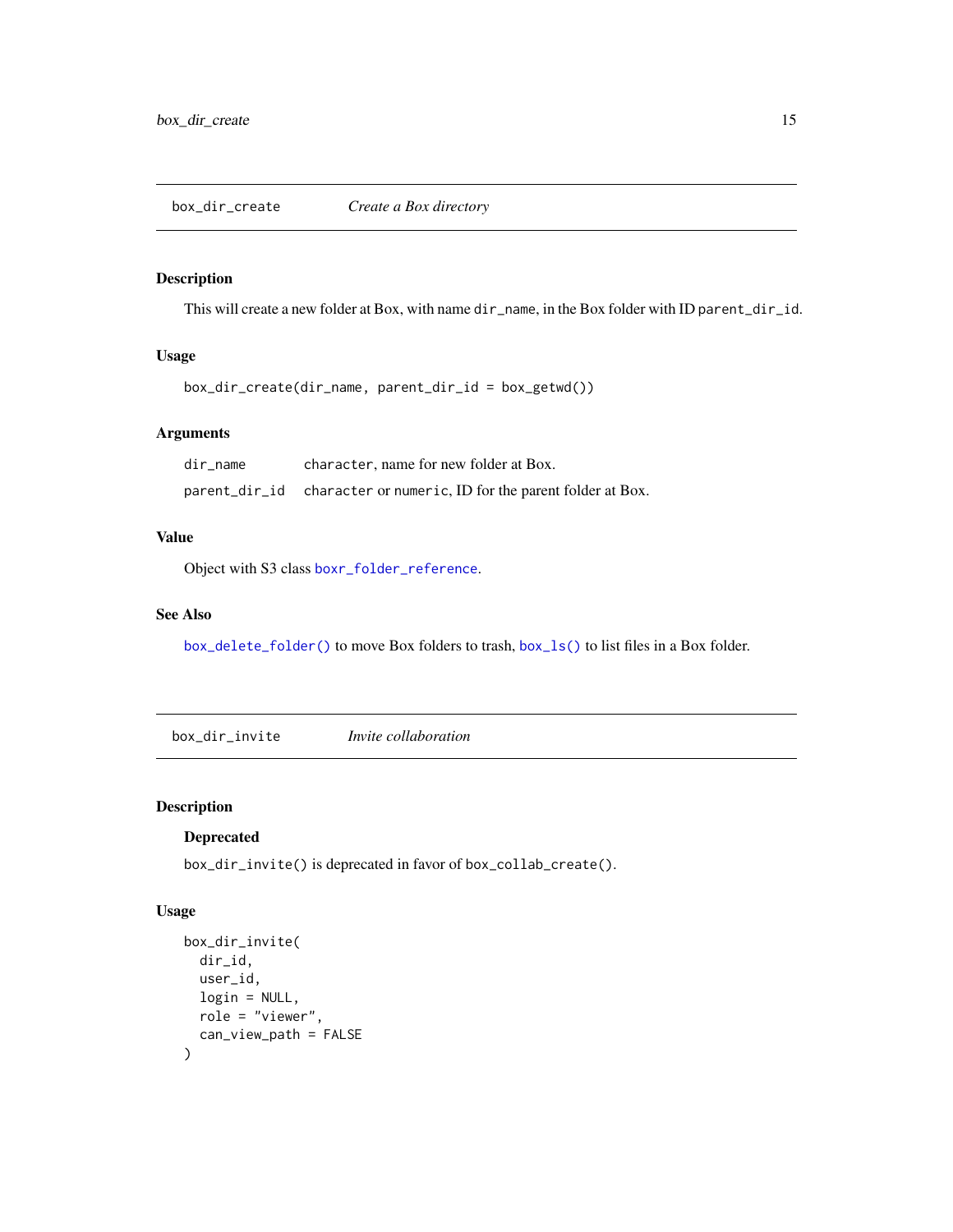### <span id="page-15-0"></span>Arguments

| dir_id        | numeric or character, folder ID at Box.                                                        |
|---------------|------------------------------------------------------------------------------------------------|
| user_id       | character ID for Box user-account to invite.                                                   |
| login         | character email address of account to invite, if specified will be used instead<br>of user_id. |
| role          | character role of the collaborator; default is "viewer".                                       |
| can_view_path | logical indicates to allow the collaborator to navigate parent-folders at Box.                 |

### Value

Invisible list().

## <span id="page-15-2"></span>box\_dl *Download/upload files from/to Box*

### <span id="page-15-1"></span>Description

box\_dl() download a file from Box to a local directory

box\_ul() upload a local file to a Box folder

### Usage

```
box_dl(
  file_id,
  local\_dir = getwd(),overwrite = FALSE,
  file_name = NULL,
 version_id = NULL,
 version_no = NULL,
  pb = options()$boxr.progress,
  filename
)
box_ul(
 dir_id = box\_getwd(),
 file,
 pb = options()$boxr.progress,
  description = NULL
\mathcal{E}
```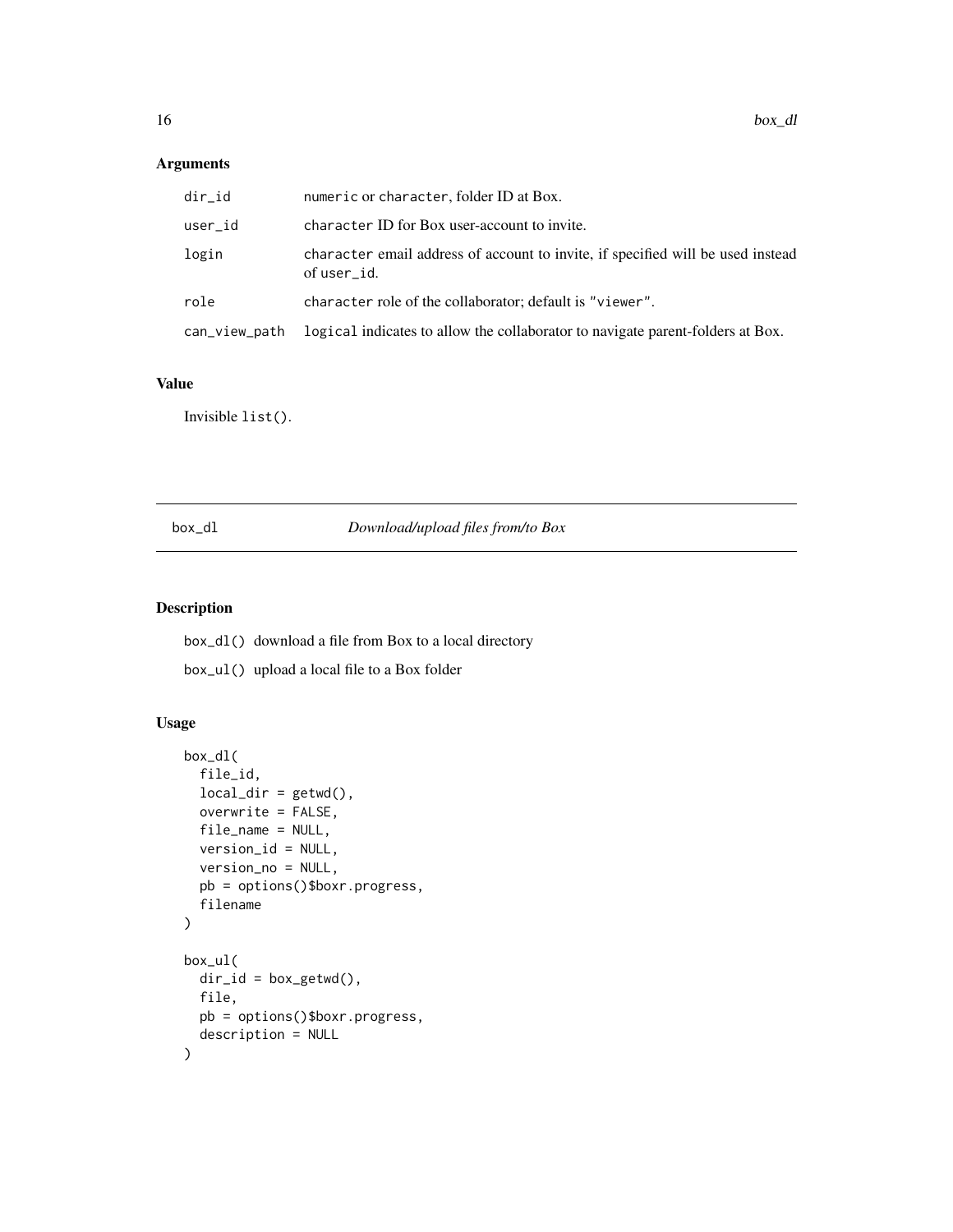#### <span id="page-16-0"></span> $\mathbf{box}_d$  17

#### Arguments

| file_id     | numeric or character, file ID at Box.                                                         |
|-------------|-----------------------------------------------------------------------------------------------|
| local_dir   | character, path to local directory.                                                           |
| overwrite   | logical, indicates that newer files at origin will overwrite older files at destina-<br>tion. |
| file_name   | character, if supplied, an alternate filename for the local version of the Box<br>file.       |
| version_id  | character or numeric, the version_id of the file.                                             |
| version_no  | numeric, version of the file you'd like to download (starting at 1).                          |
| pb          | logical, indicates to show progress bar (via setTxtProgressBar()).                            |
| filename    | character, deprecated: use file_name instead.                                                 |
| dir_id      | numeric or character, folder ID at Box.                                                       |
| file        | character, local path to the file.                                                            |
| description | character, description caption for the file.                                                  |

### Value

box\_dl() character, local path to the downloaded file.

box\_ul() Object with S3 class [boxr\\_file\\_reference](#page-3-1).

### Versions

box\_dl() can accept one of two parameters to specify file versions: version\_id or version\_no.

The box.com API refers to file versions using 11 digit ids (which can be accessed via [box\\_version\\_history\(\)](#page-25-1)) - you can specify these using the version\_id parameter.

However, this isn't terribly intuitive. As a result, box\_dl() provides the version\_no parameter, which accepts a whole number, and corresponds to the versions that you'll see via the web UI. For example to download the version marked 'V2' on box.com, specify version\_no = 2. This works by making an internal call to [box\\_version\\_history\(\)](#page-25-1) to retrieve the version\_id, which makes it slightly slower.

### See Also

- [box\\_fetch\(\)](#page-17-1) and [box\\_push\(\)](#page-17-2) for directory-wide equivalents.
- [box\\_delete\\_file\(\)](#page-13-1) for removing uploaded files.
- [box\\_source\(\)](#page-0-0) for R code.
- [box\\_save\(\)](#page-21-1)/[box\\_load\(\)](#page-21-2) for remote R objects.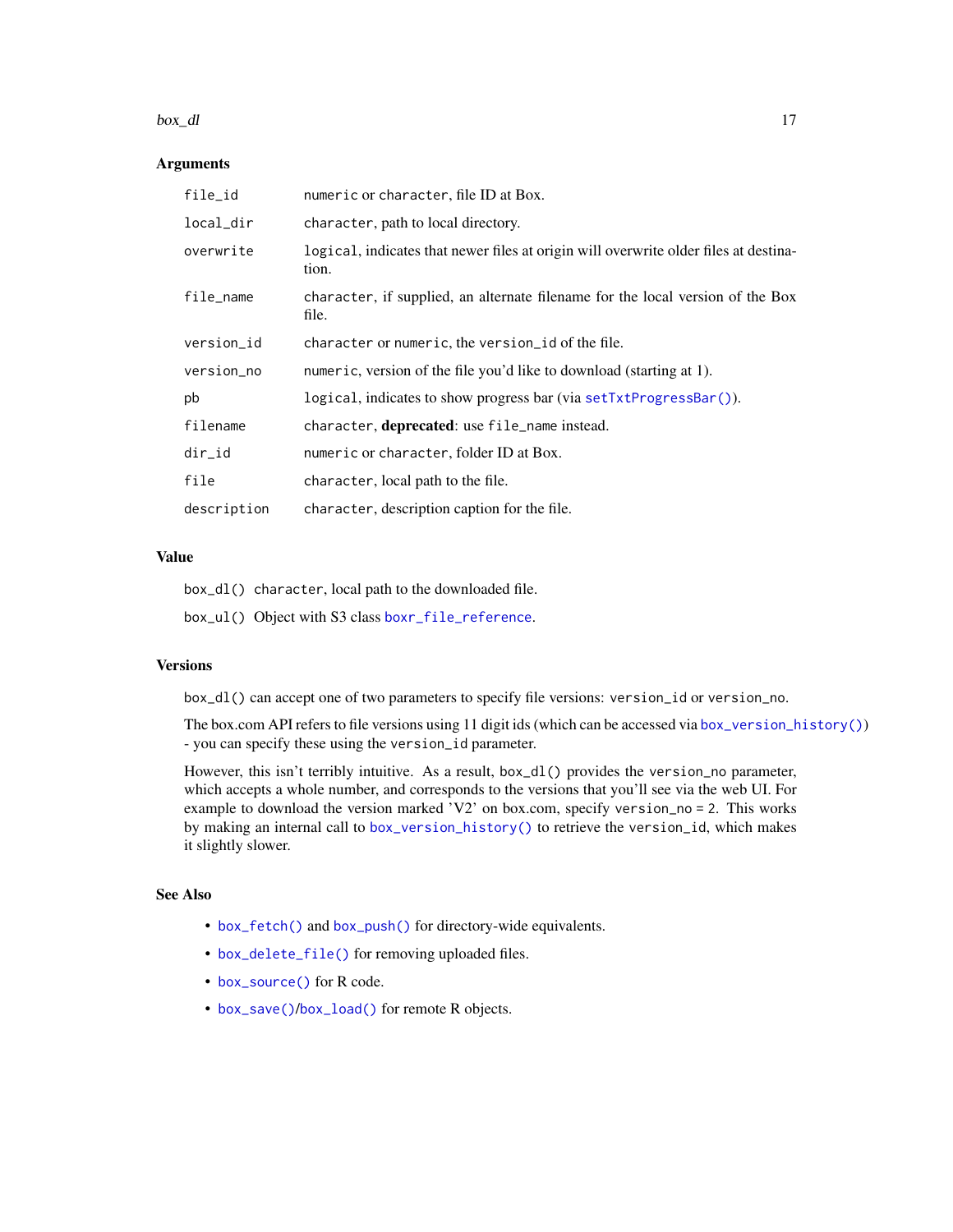<span id="page-17-2"></span><span id="page-17-1"></span><span id="page-17-0"></span>

box\_fetch() download the contents of a Box folder to a local directory box\_push() upload the contents of a local directory to a Box folder Files present in the origin but not the destination will be copied over. Behavior when a file exists in both depends on the arguments supplied.

### Usage

```
box_fetch(
  dir_id = box\_getwd(),
  local\_dir = getwd(),
  recursive = TRUE,
  overwrite = FALSE,
  delete = FALSE
)
box_push(
  dir_id = box\_getwd(),
  local\_dir = getwd(),
  ignore_dots = TRUE,
  overwrite = FALSE,
  delete = FALSE
\mathcal{E}
```
### Arguments

| dir_id      | numeric or character, folder ID at Box.                                                                 |
|-------------|---------------------------------------------------------------------------------------------------------|
| local_dir   | character, path to local directory.                                                                     |
| recursive   | logical, indicates to include subdirectories.                                                           |
| overwrite   | logical, indicates that newer files at origin will overwrite older files at destina-<br>tion.           |
| delete      | logical, indicates to delete files that exist at destination, but not at origin.                        |
| ignore_dots | logical, indicates to ignore directories with names that begin with dots, e.g.<br>.git and .Rproj.user. |

### Value

Object with S3 class [boxr\\_dir\\_wide\\_operation\\_result](#page-3-1).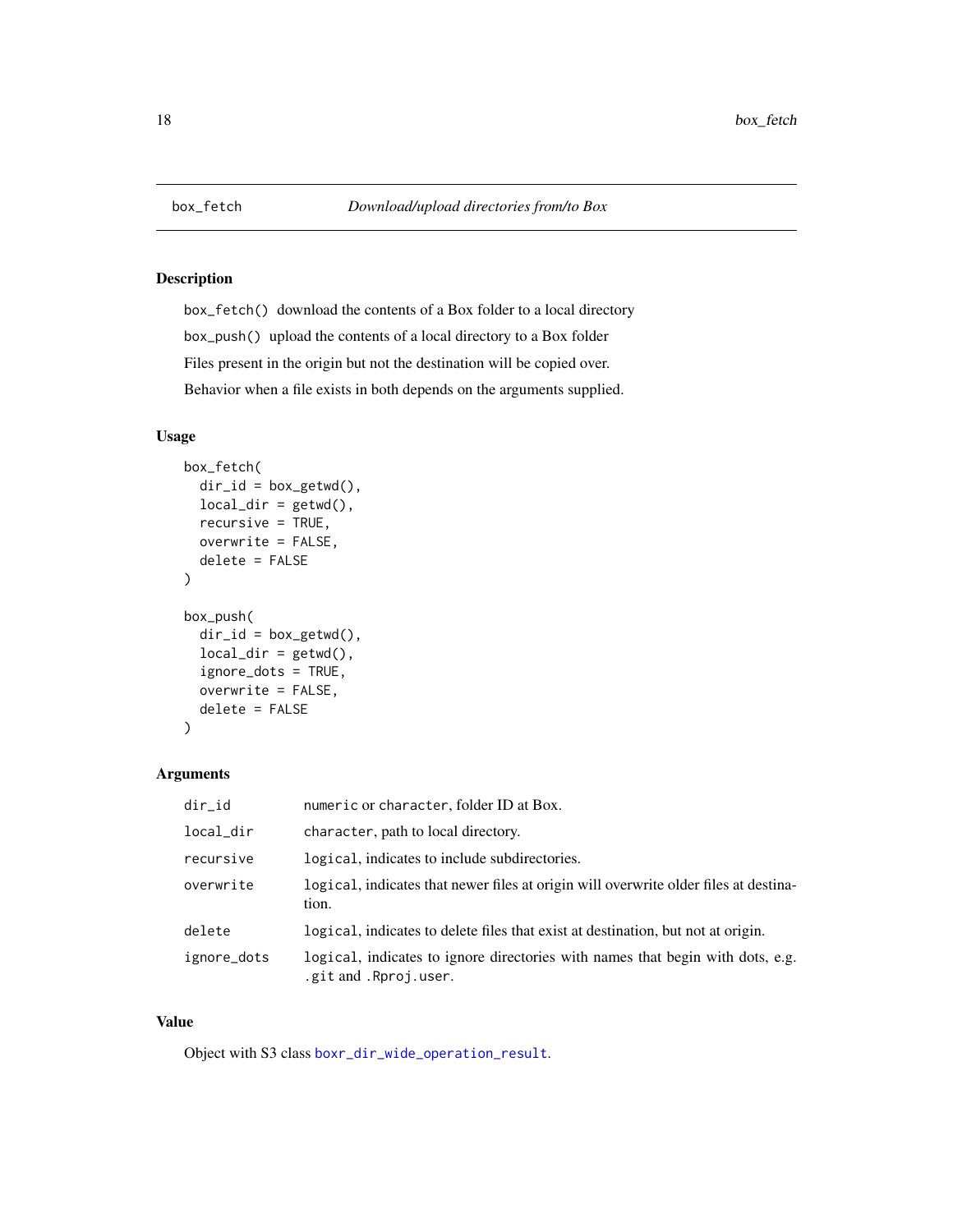### <span id="page-18-0"></span>box\_fresh\_auth 19

#### Overwrite/Update

In the interests of preventing mishaps, overwrite is by default set to FALSE, which means that files which exist in the destination, but which are out of date, are not modified.

Setting overwrite to TRUE is likely to produce expected behavior for most users.

This is a conservative precaution to prevent users unexpectedly overwriting their files, and may change as a default in later releases.

However, files at Box are versioned, and most operating systems have file recovery features (e.g. 'Trash' (Ubuntu/Debian/OSX), or 'Recycle Bin' (Windows)), so unintended modification of files will be revertible for most users.

#### Implementation

At the time of writing, the Box API allows for only one file at a time to be uploaded/downloaded. As a result, boxr recursively scans the directory tree, uploading/downloading files in loops. Because the Box API can send, but not accept, gzipped files, downloading tends to be faster than uploading.

box\_fetch()/box\_push() rely on the internal function [box\\_dir\\_diff\(\)](#page-0-0) to determine how to process individual files (i.e. which to update, which to leave as is, etc.). See its help page for details.

### See Also

[box\\_dl\(\)](#page-15-2)/[box\\_ul\(\)](#page-15-1) for single file operations, [box\\_dir\\_diff\(\)](#page-0-0) determines how files should be processed

box\_fresh\_auth *Re-authenticate to Box (interactive-app)*

### Description

Deletes the cached token-file before trying to re-authenticate. This is often the solution to authentication problems.

#### Usage

```
box_fresh_auth(cache = "~/.box-oauth", ...)
```
#### Arguments

| cache    | A logical value or a string. TRUE means to cache using the default cache file |
|----------|-------------------------------------------------------------------------------|
|          | .httr-oauth, FALSE means don't cache, and NA means to guess using some        |
|          | sensible heuristics. A string means use the specified path as the cache file. |
| $\cdots$ | Other arguments passed to box_auth().                                         |

#### Value

Invisible NULL, called for side effects.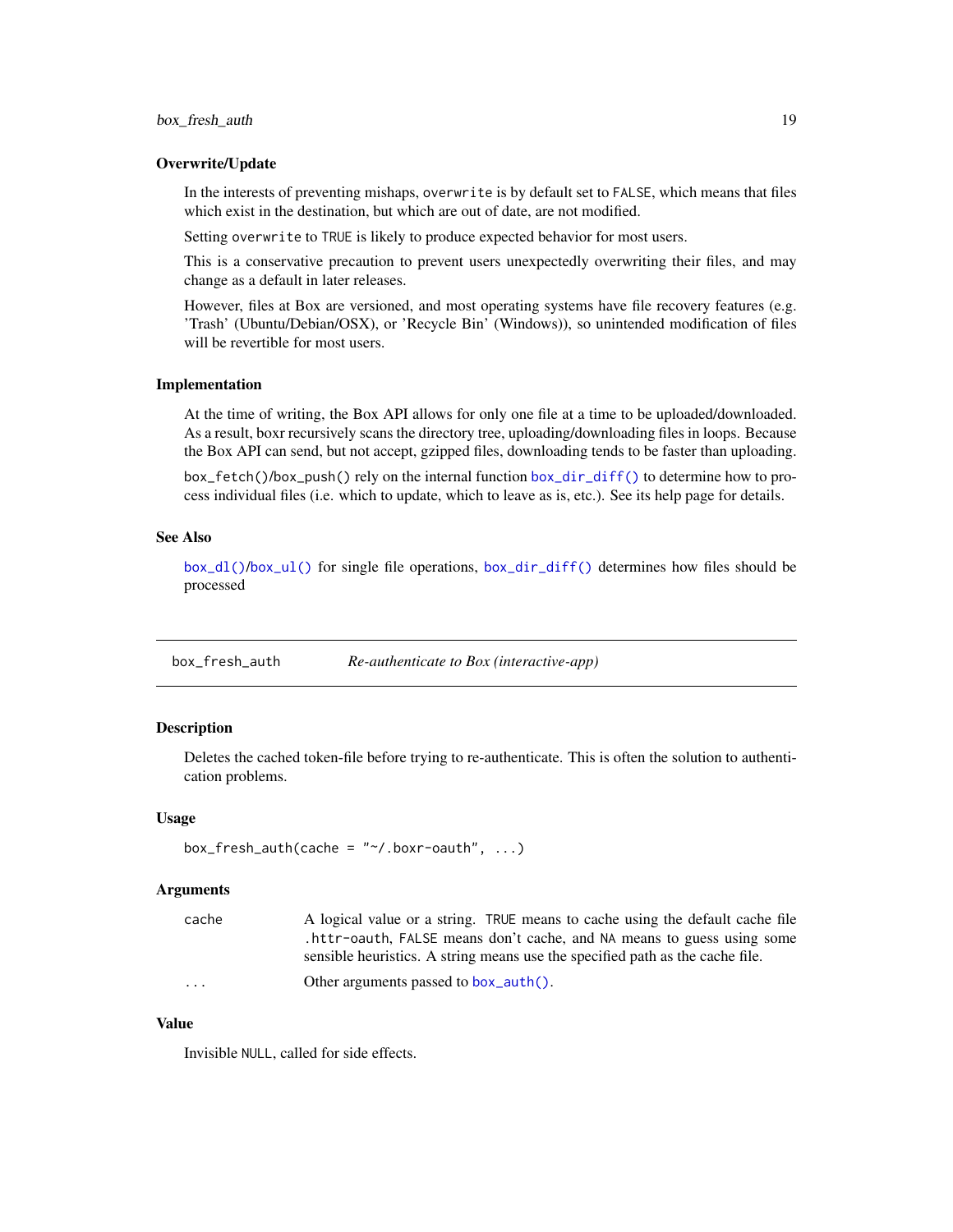### <span id="page-19-0"></span>See Also

[box\\_auth\(\)](#page-5-1) for the usual method of authentication.

<span id="page-19-1"></span>box\_ls *List files in a Box directory*

### Description

Non-recursive

### Usage

```
box_ls(dir_id = box_getwd(), limit = 100, max = Inf, fields = NULL)
```
### Arguments

| dir_id | numeric or character, folder ID at Box.                                                                                                                                                                                   |
|--------|---------------------------------------------------------------------------------------------------------------------------------------------------------------------------------------------------------------------------|
| limit  | integer, maximum number of entries to retrieve per query-page.                                                                                                                                                            |
| max    | integer, maximum number of entries to retrieve in total.                                                                                                                                                                  |
| fields | character, fields to return; the default value, NULL, will return all possible fields<br>from API: modified_at, content_modified_at, name, id, type, sha1, size,<br>owned_by, path_collection, description, file_version. |

### Value

Object with S3 class [boxr\\_object\\_list](#page-3-1).

#### See Also

[box\\_fetch\(\)](#page-17-1) and [box\\_push\(\)](#page-17-2) for synchronizing the contents of local and remote directories.

box\_previous\_versions *Get version information*

### Description

### Superseded

Superseded by [box\\_version\\_history\(\)](#page-25-1).

### Usage

box\_previous\_versions(file\_id)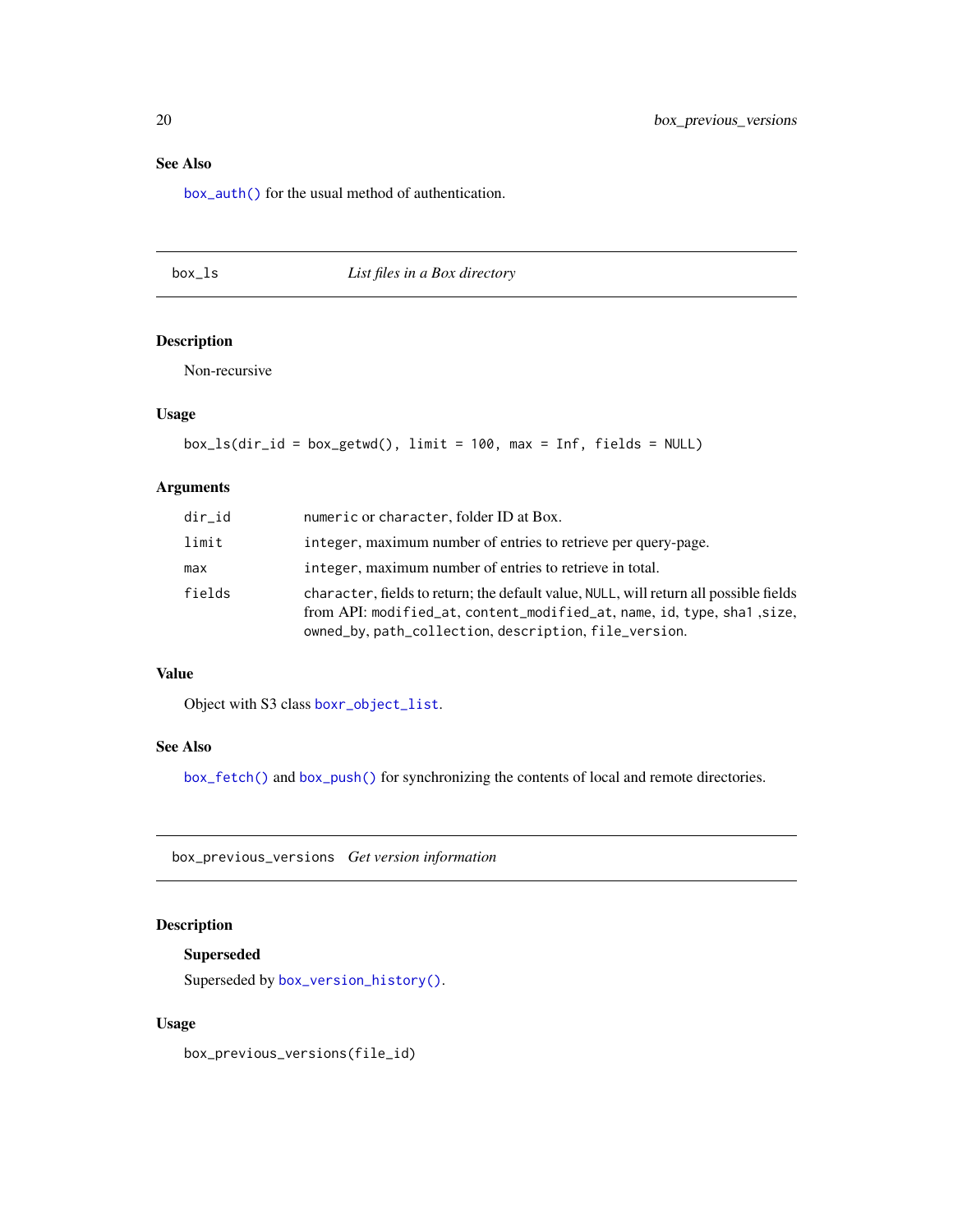#### <span id="page-20-0"></span>box\_read 21

### Arguments

file\_id numeric or character, file ID at Box.

### Value

data.frame describing previous versions of file.

<span id="page-20-1"></span>box\_read *Read an R object from a Box file*

#### Description

These functions are used to download a Box file, specified by file\_id, then attempt to parse its contents into memory as an R object. For example, you may wish to read a Box CSV file as a data.frame.

### Usage

```
box_read(
  file_id,
  type = NULL,version_id = NULL,
  version_no = NULL,
  read_fun = rio::import,
  ...
\mathcal{E}box_read_csv(file_id, ...)
box_read_tsv(file_id, ...)
box_read_json(file_id, ...)
box_read_excel(file_id, ...)
box_read_rds(file_id, ...)
```
### Arguments

| file_id    | numeric or character, file ID at Box.                                                                                                                                                 |
|------------|---------------------------------------------------------------------------------------------------------------------------------------------------------------------------------------|
| type       | character, MIME type used to override the content type returned by the server.                                                                                                        |
| version_id | character or numeric, the version_id of the file.                                                                                                                                     |
| version_no | numeric, version of the file you'd like to download (starting at 1).                                                                                                                  |
| read_fun   | function, used to read (parse) the content into R; for box_read() the default<br>function is $\text{rio::import}()$ ; the specific helpers each use a different function<br>directly. |
| $\ddots$   | Other arguments passed to read_fun.                                                                                                                                                   |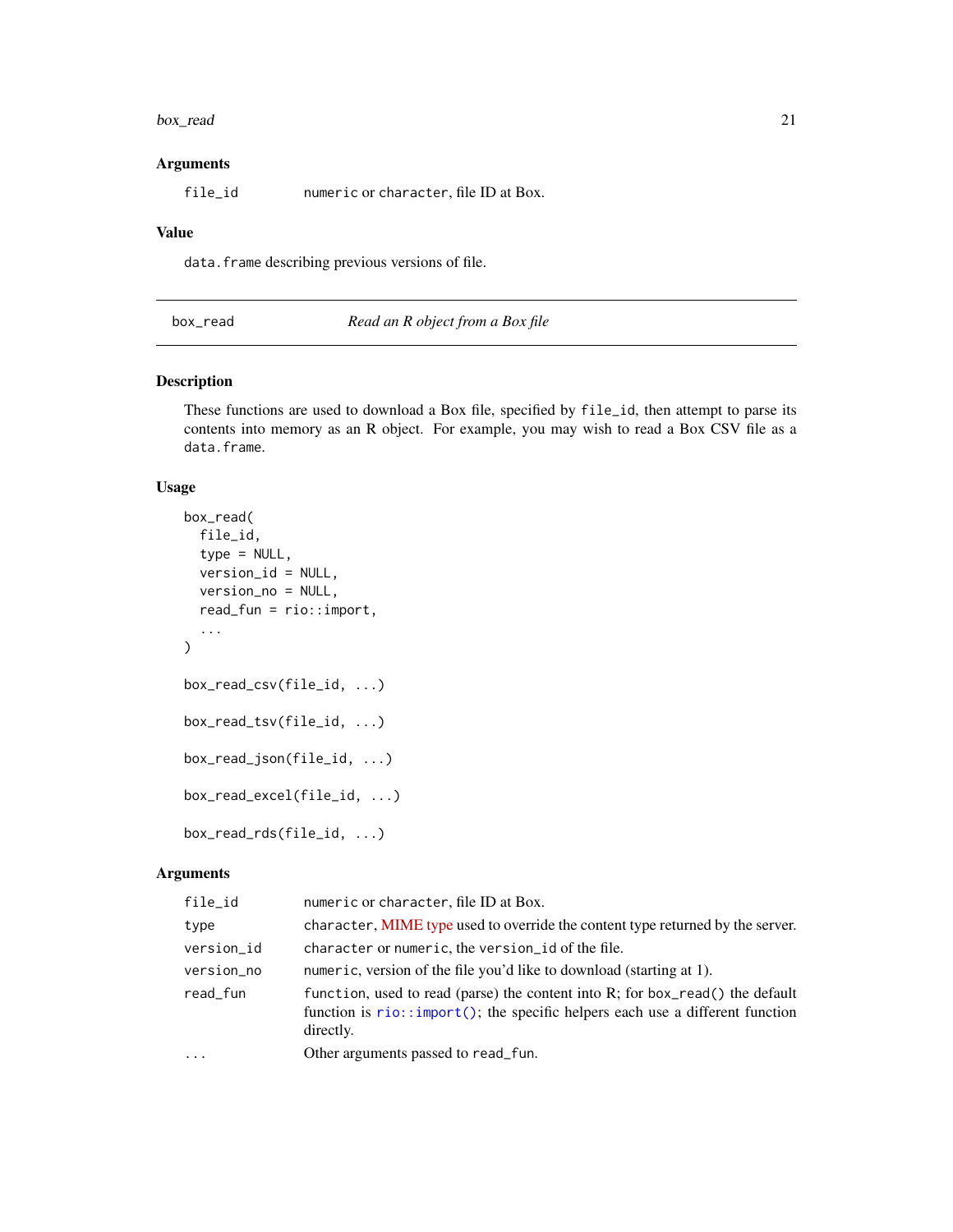#### <span id="page-21-0"></span>Details

This is a two-step process. The first is to download the contents of the file, the second is to parse those contents into an R object. The default parsing-function is  $\text{rio::import}()$ .

In addition to box\_read(), some specific helpers are provided:

- box\_read\_csv() parse a remote CSV file into a data.frame. Default read-function is [rio::import\(\)](#page-0-0) with format = "csv", which uses [data.table::fread\(\)](#page-0-0) if available, and utils::read.csv() if not. Pass the argument fread = FALSE to ... to always use utils::read.csv().
- box\_read\_tsv() parse a remote TSV file into a data.frame. Default read-function is [rio::import\(\)](#page-0-0) with format = "tsv", which uses [data.table::fread\(\)](#page-0-0) if available, and utils::read.delim() if not. Pass the argument fread = FALSE to  $\dots$  to always use utils:: read.delim().
- box\_read\_json() parse a remote JSON file into a R object. Default read-function is [jsonlite::fromJSON\(\)](#page-0-0).
- box\_read\_excel() parse a remote Microsoft Excel file into a data.frame. Default read-function is [rio::import\(\)](#page-0-0) with format = "excel", which uses [readxl::read\\_excel\(\)](#page-0-0) by default. Pass the argument readx $l$  = FALSE to  $\dots$  to use [openxlsx::read.xlsx\(\)](#page-0-0) instead.

box\_read\_rds() parse an RDS file into a R object. Uses [readRDS\(\)](#page-0-0).

#### Value

Object returned by function read\_fun.

#### rio's import() and JSON files

In rio  $(0.5.18)$  there was a change in how JSON files are processed by [rio::import\(\)](#page-0-0), a nondata.frame object stored in JSON is no longer coerced into a data.frame. The old behavior would produce unexpected results or fatal errors if the stored object was not a data.frame. The new behavior is closer to that of the underlying function [jsonlite::fromJSON\(\)](#page-0-0) and similar to the behavior for RDS files.

In keeping with the spirit of jsonlite, box\_read\_json() has been modified to call jsonlite::fromJSON() directly, which by-passes the old "undesirable" behavior of rio (< 0.5.18). If you are using the current CRAN release of rio (0.5.16) you should use [jsonlite::read\\_json\(\)](#page-0-0) to avoid these issues.

#### See Also

```
box_dl(), box_save(), box_source()
```
<span id="page-21-1"></span>box\_save *Download/upload an R workspace from/to a Box file*

#### <span id="page-21-2"></span>**Description**

Use these functions to save and load workspaces or collections of objects to or from Box. Similar to [save\(\)](#page-0-0), [save.image\(\)](#page-0-0), and [load\(\)](#page-0-0): these functions operate on files at Box instead of on local files.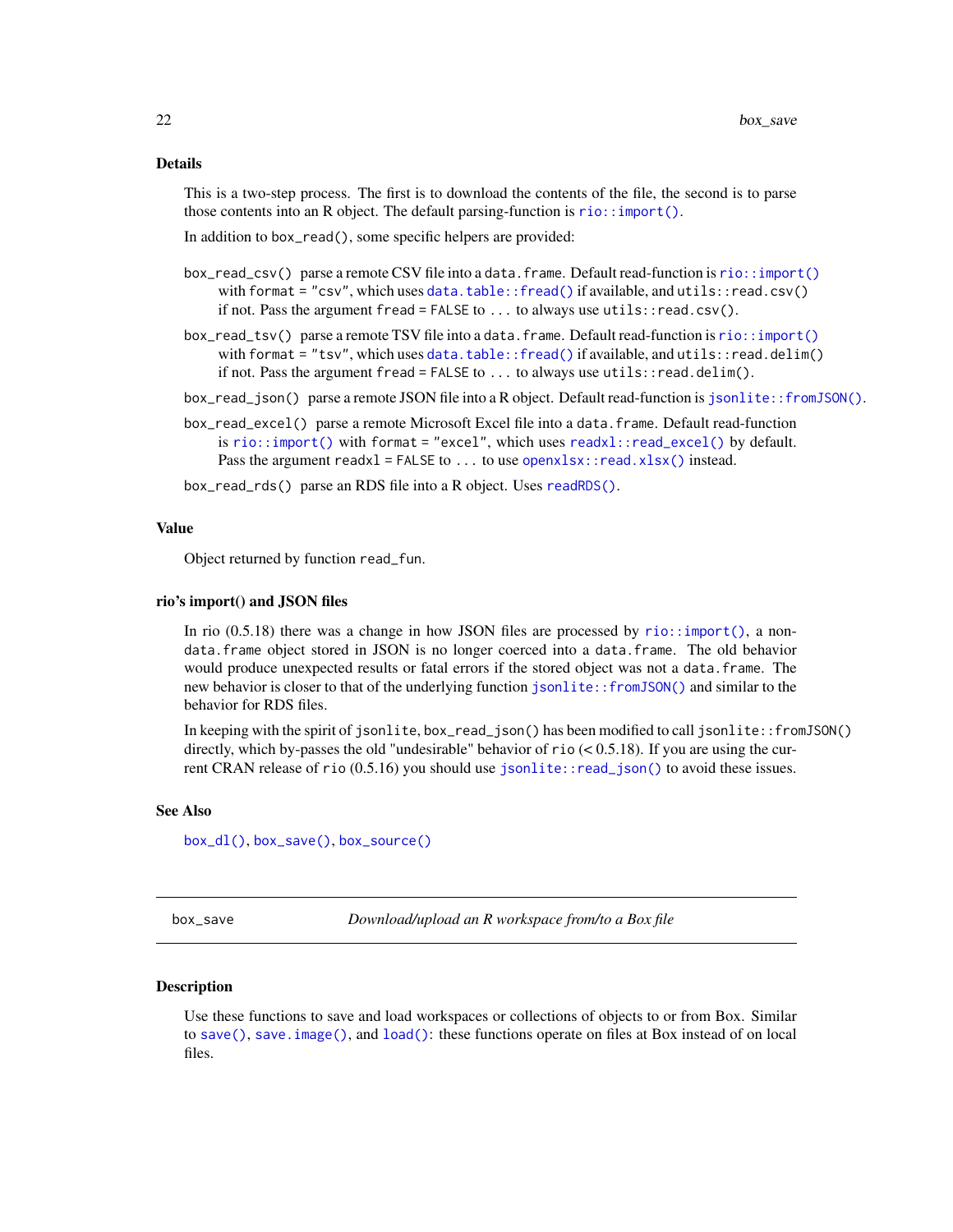#### <span id="page-22-0"></span>box\_save 23

### Usage

```
box_save(..., dir_id = box_getwd(), file_name = ".RData", description = NULL)
box_save_image(
 dir_id = box\_getwd(),
 file_name = ".RData",
 description = NULL,
 filename
\lambdabox_load(file_id)
```
### Arguments

| $\ddots$    | Objects to be saved, quoted or unquoted; passed to save().                              |
|-------------|-----------------------------------------------------------------------------------------|
| dir_id      | numeric or character, folder ID at Box.                                                 |
| file_name   | character, if supplied, an alternate filename for the local version of the Box<br>file. |
| description | character, description caption for the file.                                            |
| filename    | character, <b>deprecated</b> : use file_name instead.                                   |
| file_id     | numeric or character, file ID at Box.                                                   |

### Details

box\_save() Save object(s) using [save\(\)](#page-0-0), write to Box. box\_save\_image() Save workspace image using [save.image\(\)](#page-0-0), write to Box. box\_load() Read from Box, load using [load\(\)](#page-0-0).

### Value

box\_save(), box\_save\_image() Object with S3 class [boxr\\_file\\_reference](#page-3-1).

box\_load() From [load\(\)](#page-0-0), a character vector of the names of objects created, invisibly.

### See Also

[save\(\)](#page-0-0), [save.image\(\)](#page-0-0), [load\(\)](#page-0-0)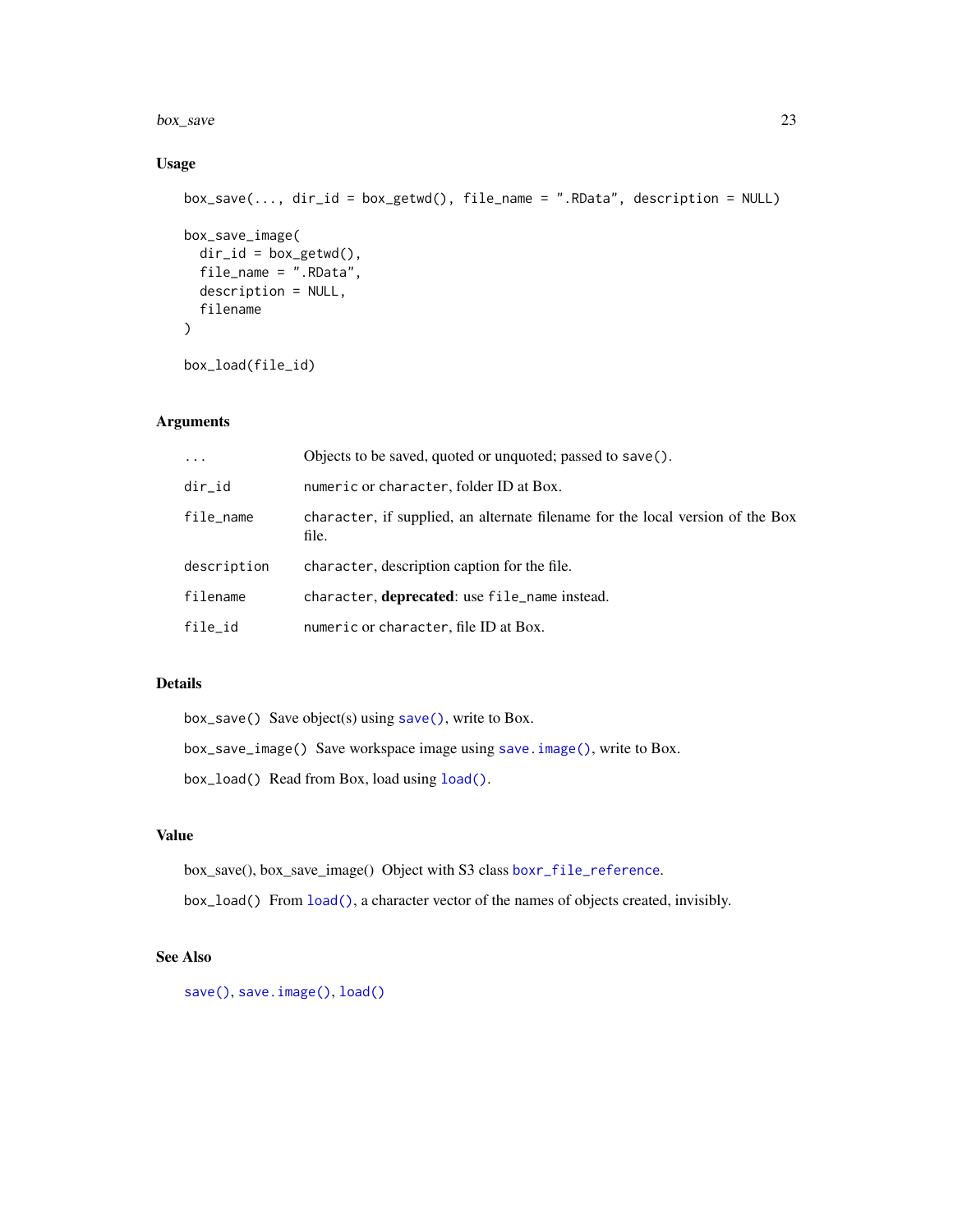<span id="page-23-1"></span><span id="page-23-0"></span>

Search Box files

### Usage

```
box_search(
 query = ",
  content_types = c("name", "description", "file_content", "comments", "tags"),
  type = NULL,
 file_extensions = NULL,
 ancestor_folder_ids = NULL,
 created_at_range = NULL,
 updated_at_range = NULL,
 size_range = NULL,
 trash = FALSE,
 owner_user_ids = NULL,
 max = 200)
box_search_files(query, ...)
box_search_folders(query, ...)
box_search_trash(query, ...)
```
### Arguments

| query               | character, search term.                                                                                                 |  |
|---------------------|-------------------------------------------------------------------------------------------------------------------------|--|
| content_types       | character, content to search; more than one can be supplied with a vector.                                              |  |
| type                | character, type of object to return; the default, NULL, returns all possible types<br>("file", "folder", or "weblink"). |  |
| file_extensions     |                                                                                                                         |  |
|                     | character, vector of strings containing the file extensions (without dots) by<br>which to narrow your search.           |  |
| ancestor_folder_ids |                                                                                                                         |  |
|                     | numeric or character, if supplied, results are limited to one or more parent<br>(ancestor) folders.                     |  |
| created_at_range    |                                                                                                                         |  |
|                     | POSIX ct (vector, length 2), range of created-at times.                                                                 |  |
| updated_at_range    |                                                                                                                         |  |
|                     | POSIX ct (vector, length 2), range of updated-at times.                                                                 |  |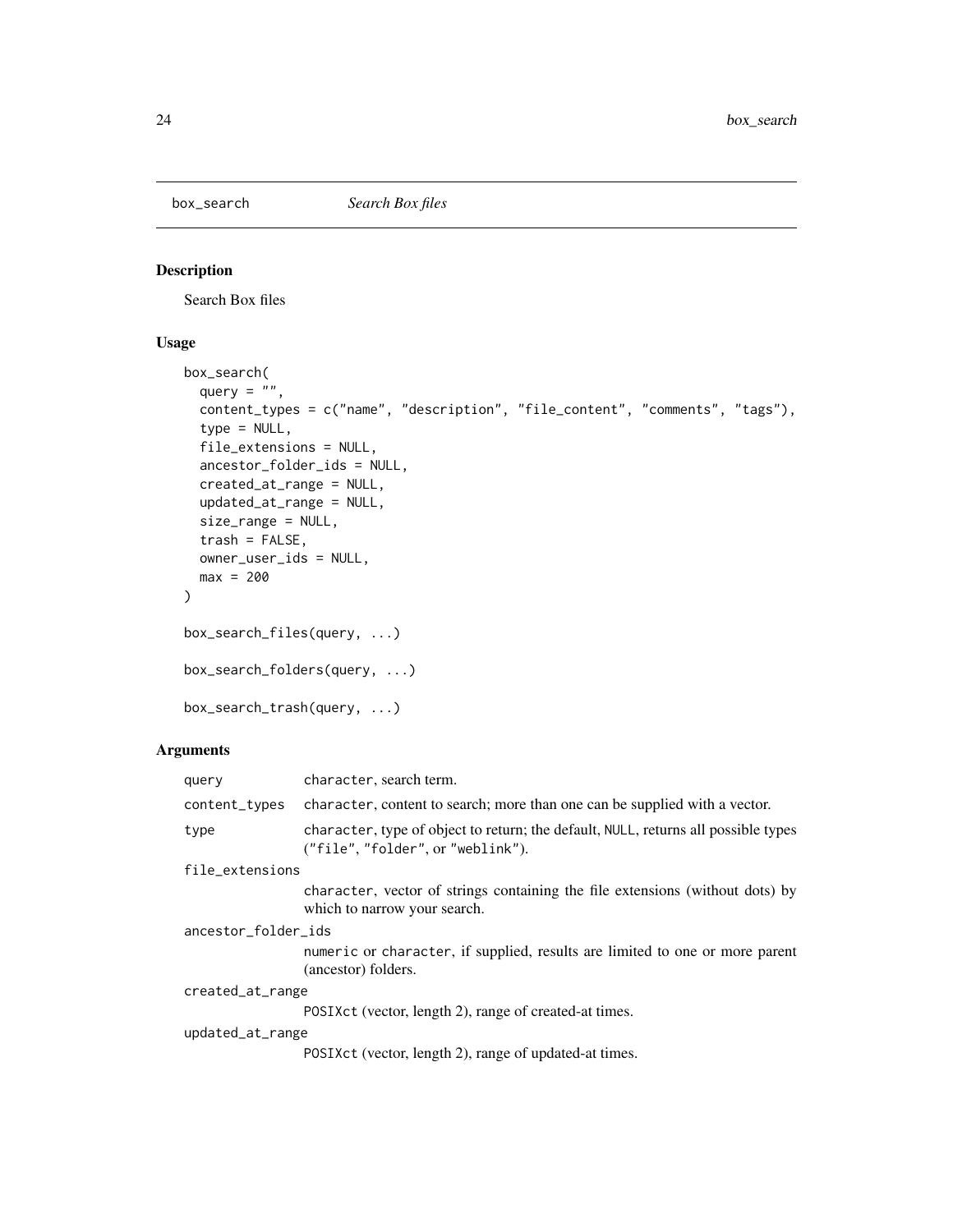#### <span id="page-24-0"></span>box\_setwd 25

| size_range | numeric (vector, length 2), range of file sizes (bytes).                                   |
|------------|--------------------------------------------------------------------------------------------|
| trash      | logical, indicates to search only the trash folder.                                        |
|            | owner_user_ids numeric or character, limits search to files owned by users with these IDs. |
| max        | numeric, upper limit on the number of search results.                                      |
| .          | Other arguments passed to box_search().                                                    |

### Details

The Box API supports a maximum of 200 results per request. If max > 200, then multiple requests will be sent to retrieve and combine 'paginated' results for you, behind the scenes.

See the [box.com search description](https://support.box.com/hc/en-us/articles/360043696314-Search-for-Files-Folders-and-Content) for details of the features of the service. Some notable details:

- Full-text searching is the default
	- available for many source code file types, but not R scripts.
	- by default Box seaches by word/token and uses the OR operation e.g. box\_search("this that") is equivilant to box\_search("this OR that")
- Reserved words for boolean operations
	- AND, OR, and NOT (uppercase only) are interpreted as special context e.g. box\_search("NOT this"), box\_search("this AND that")
- Exact phrases can be matched
	- by surrounding them with double quotation marks e.g. box\_search('"this exact phrase"') or box\_search("\"this exact phrase\"")
- Searchability is not instantaneous
	- it can take >10 minutes for a newly uploaded file to become findable

### Value

Object with S3 class [boxr\\_object\\_list](#page-3-1).

box\_setwd *Get/set Box default working-directory*

### **Description**

Similar to [getwd\(\)](#page-0-0) and [setwd\(\)](#page-0-0), these functions get and set the folder ID of the working directory at [box.com.](https://www.box.com)

This folder ID is also stored in [boxr\\_options\(\)](#page-2-1).

#### Usage

box\_setwd(dir\_id)

box\_getwd()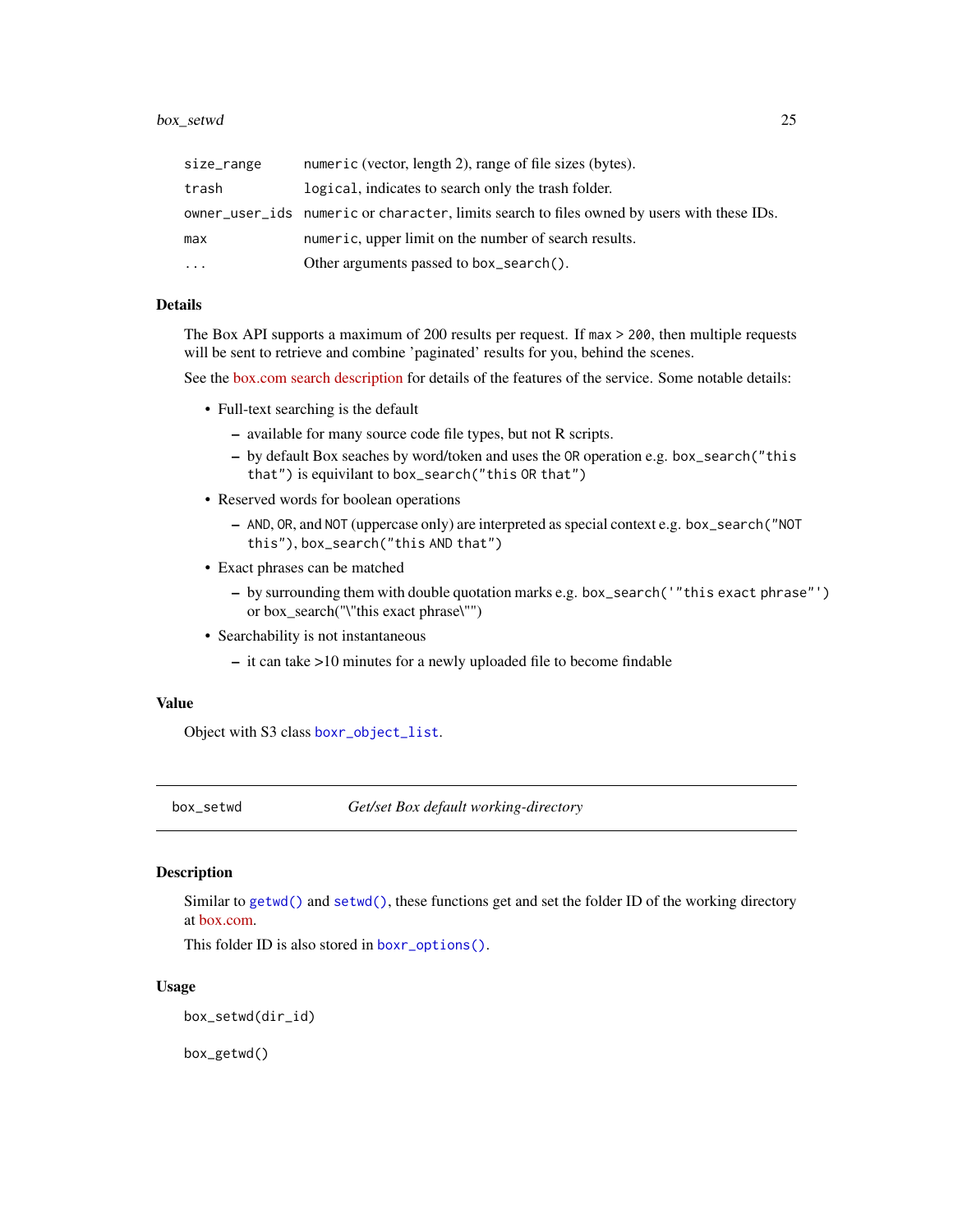#### <span id="page-25-0"></span>Arguments

dir\_id numeric or character, folder ID at Box.

### Value

box\_getwd() numeric, ID for working folder at Box. box\_setwd() invisible(NULL), called for side-effects.

### See Also

[box\\_ls\(\)](#page-19-1) to list files in a Box directory, [box\\_fetch\(\)](#page-17-1)/[box\\_push\(\)](#page-17-2) to download/upload directories from/to Box

<span id="page-25-1"></span>box\_version\_history *Get version information*

### Description

Box uses file versioning, but the API does not explicitly provide version numbers. These functions use modified\_date as a proxy to determine a version number (version\_no), which you can use with [box\\_dl\(\)](#page-15-2) and [box\\_read\(\)](#page-20-1).

#### Usage

```
box_version_history(file_id)
```

```
box_version_number(file_id)
```
#### **Arguments**

file\_id numeric or character, file ID at Box.

### Details

- box\_version\_history(), previously called box\_previous\_versions(), gets information on all previous versions of a file. If there are no previous versions, this function returns NULL.
- box\_version\_number() gets the version number of the most-recent version.
- To access the Box version API itself, you can use [box\\_version\\_api\(\)](#page-0-0).

#### Value

box\_previous\_versions() data.frame describing previous versions of file. box\_version() integer version number of most-recent version of file.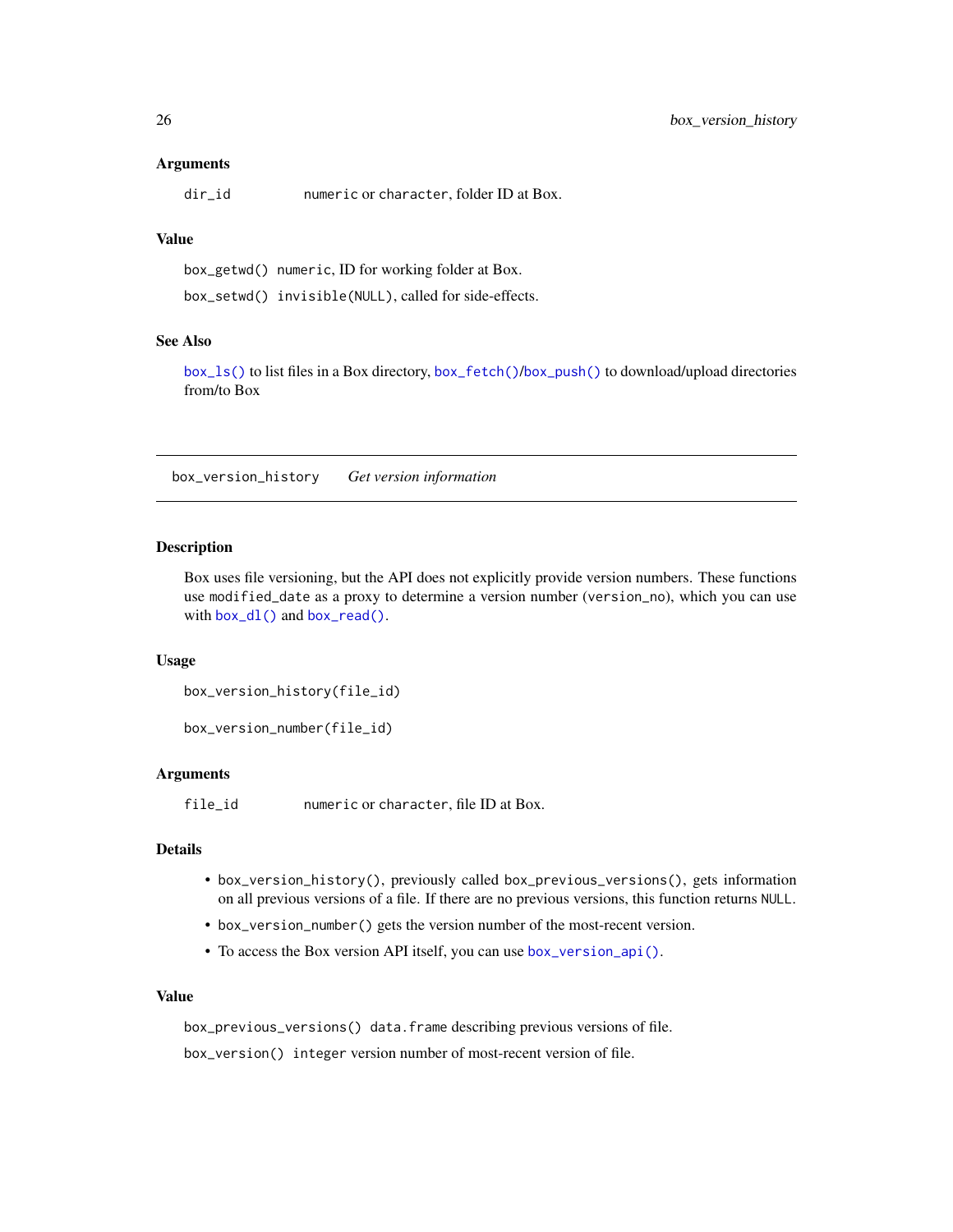#### <span id="page-26-0"></span>box\_write 27

### References

This function is a light wrapper of the [box.com](https://developer.box.com/docs/) API versions method. <https://developer.box.com/reference/get-files-id-versions/>

#### See Also

[box\\_version\\_api\(\)](#page-0-0), [box\\_dl\(\)](#page-15-2), [box\\_read\(\)](#page-20-1)

| box_write |  |  |
|-----------|--|--|
|           |  |  |
|           |  |  |
|           |  |  |

Write an R object to a Box file

#### Description

Use these functions to serialize an R object and write it to a Box file. To write an object using RDS serialization, use box\_save\_rds(); for other types of serialization, use box\_write() and provide a serialization function.

#### Usage

```
box_write(
  object,
  file_name,
  dir_id = box\_getwd(),
  description = NULL,
 write_fun = rio::export,
  x,
  filename,
  ...
)
box_save_rds(
 object,
  dir_id = box\_getwd(),
 file_name = ".RDS",
  description = NULL
)
```
### Arguments

| object      | Object to be written.                                                                                       |
|-------------|-------------------------------------------------------------------------------------------------------------|
| file_name   | character, name of the new Box file.                                                                        |
| dir_id      | numeric or character, folder ID at Box.                                                                     |
| description | character, description caption for the file.                                                                |
| write_fun   | function, used to write (serialize) the content from R; default function is $\text{rio}: \text{export}($ ). |
| $\times$    | Object to be written, <b>deprecated</b> : use object instead.                                               |
| filename    | character, deprecated: use file_name instead.                                                               |
| $\cdot$     | Other arguments passed to write_fun.                                                                        |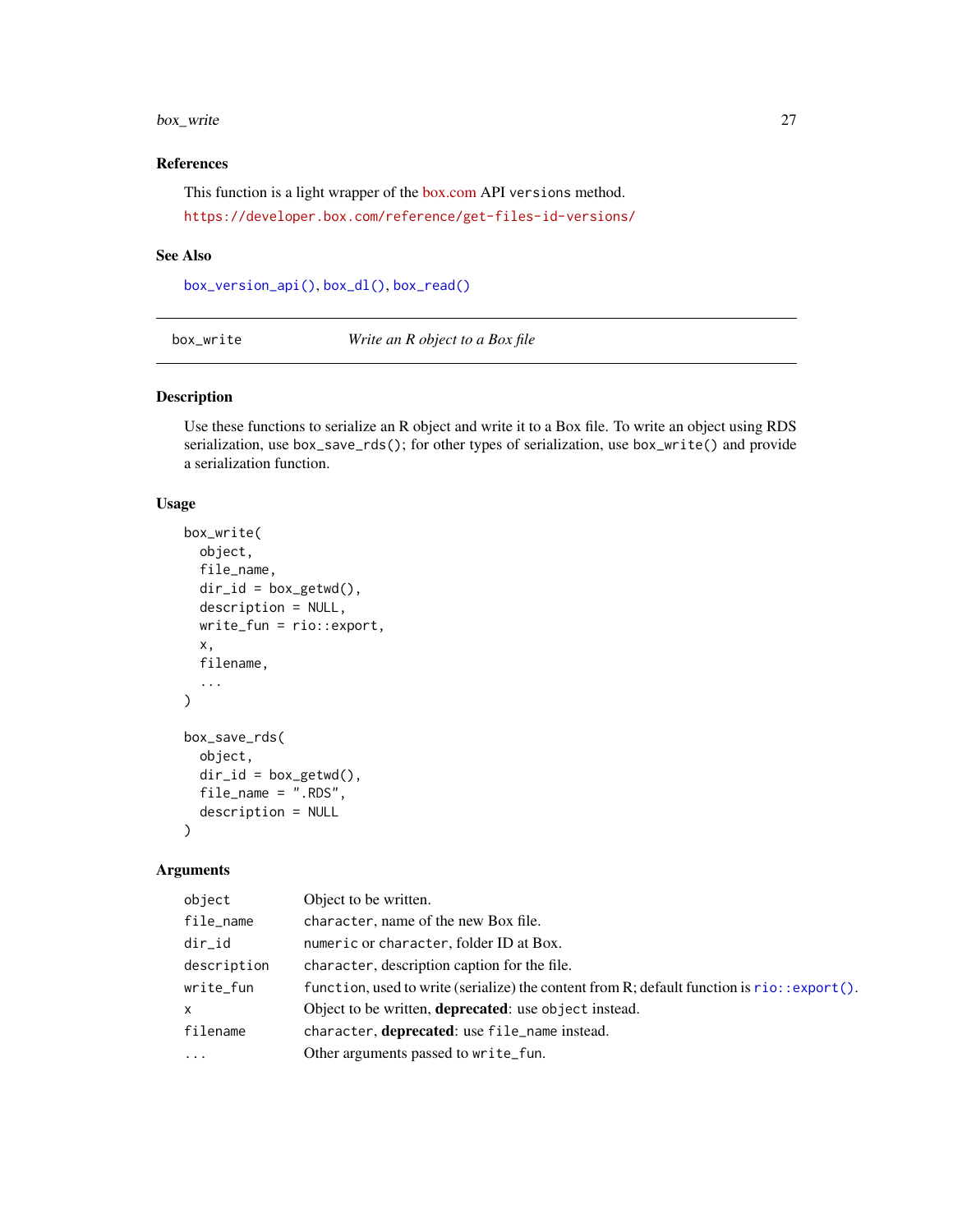### <span id="page-27-0"></span>Details

Using box\_save\_rds() is relatively straightforward, your object will be written to Box as an RDS file.

If you want to specify the serialization, use box\_write(). For example, you may wish to write a data. frame to Box as a CSV file. Within box\_write(), this is a two-step process:

- serialize the contents of the R object using write\_fun
- upload that serialization to a Box file

The default serialization-function is [rio::export\(\)](#page-0-0).

The [rio::export\(\)](#page-0-0) function currently supports only data.frame; to serialize lists, you may wish to use jsonlite::toJSON().

Please note that box\_write() is used to write R objects to Box files using standard formats. To write R objects as .RData files, you can use [box\\_save\(\)](#page-21-1).

### Value

Object with S3 class [boxr\\_file\\_reference](#page-3-1).

### See Also

[saveRDS\(\)](#page-0-0), [box\\_save\(\)](#page-21-1)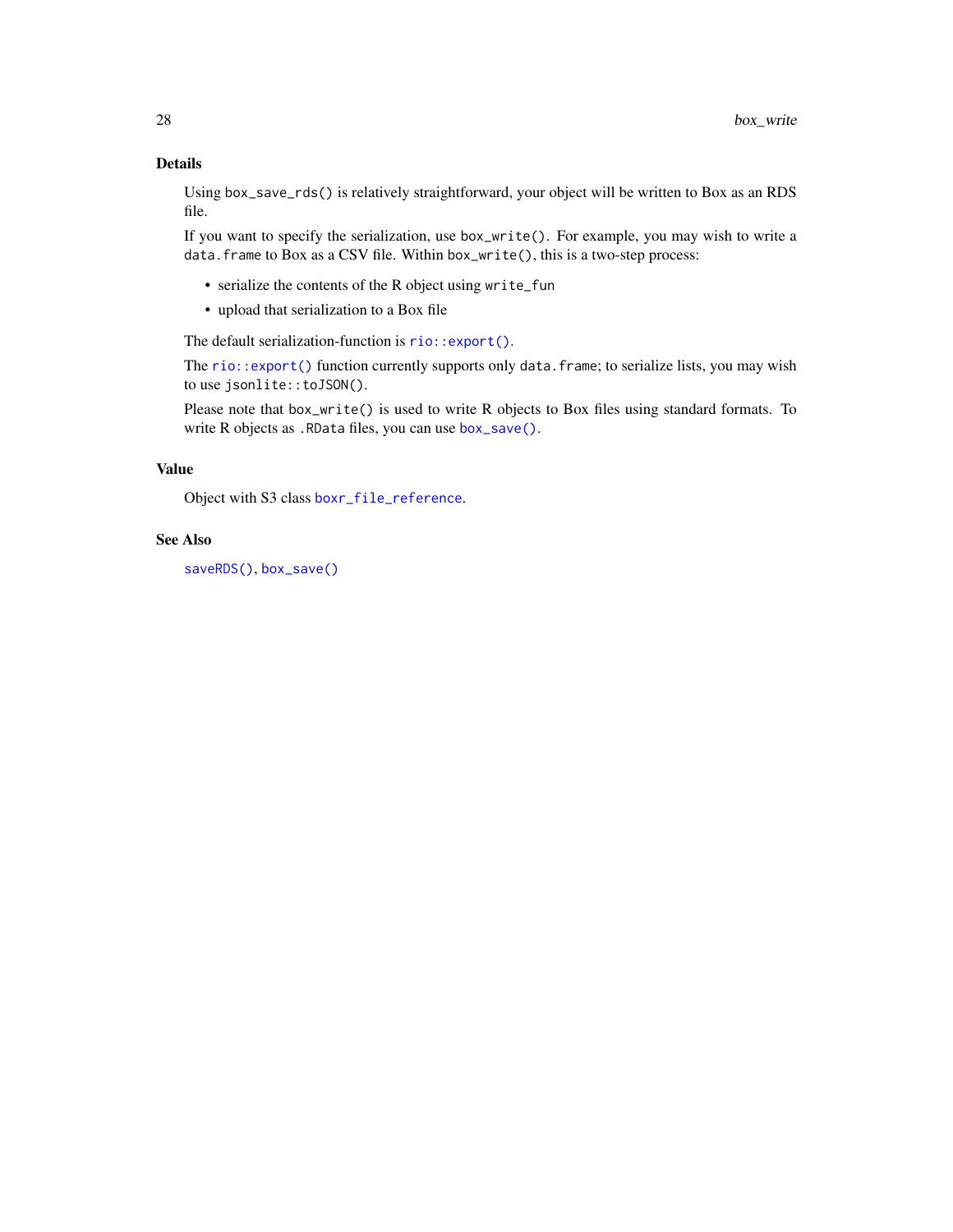# <span id="page-28-0"></span>**Index**

∗ deprecated box\_dir\_invite, [15](#page-14-0) ∗ package boxr-package, [2](#page-1-0) as.data.frame(), *[4,](#page-3-0) [5](#page-4-0)* as\_tibble(), *[4,](#page-3-0) [5](#page-4-0)* box\_add\_description, [5](#page-4-0) box\_auth, [6](#page-5-0) box\_auth(), *[7](#page-6-0)[–11](#page-10-0)*, *[19,](#page-18-0) [20](#page-19-0)* box\_auth\_on\_attach, [7](#page-6-0) box\_auth\_service, [8](#page-7-0) box\_auth\_service(), *[7](#page-6-0)*, *[10,](#page-9-0) [11](#page-10-0)* box\_browse, [9](#page-8-0) box\_collab\_create, [10](#page-9-0) box\_collab\_create(), *[4](#page-3-0)*, *[9](#page-8-0)* box\_collab\_delete, [12](#page-11-0) box\_collab\_delete(), *[10](#page-9-0)* box\_collab\_get, [12](#page-11-0) box\_collab\_get(), *[5](#page-4-0)*, *[10](#page-9-0)* box\_comment\_create, [13](#page-12-0) box\_comment\_create(), *[5](#page-4-0)* box\_comment\_get *(*box\_comment\_create*)*, [13](#page-12-0) box\_comment\_get(), *[5](#page-4-0)* box\_delete\_file, [14](#page-13-0) box\_delete\_file(), *[4](#page-3-0)*, *[17](#page-16-0)* box\_delete\_folder *(*box\_delete\_file*)*, [14](#page-13-0) box\_delete\_folder(), *[4](#page-3-0)*, *[15](#page-14-0)* box\_dir\_create, [15](#page-14-0) box\_dir\_create(), *[4](#page-3-0)* box\_dir\_diff(), *[4](#page-3-0)*, *[19](#page-18-0)* box\_dir\_invite, [15](#page-14-0) box\_dl, [16](#page-15-0) box\_dl(), *[19](#page-18-0)*, *[22](#page-21-0)*, *[26,](#page-25-0) [27](#page-26-0)* box\_fetch, [18](#page-17-0) box\_fetch(), *[4](#page-3-0)*, *[17](#page-16-0)*, *[20](#page-19-0)*, *[26](#page-25-0)* box\_fresh\_auth, [19](#page-18-0) box\_getwd *(*box\_setwd*)*, [25](#page-24-0) box\_load *(*box\_save*)*, [22](#page-21-0)

box\_load(), *[17](#page-16-0)*  $box_1s, 20$  $box_1s, 20$ box\_ls(), *[4](#page-3-0)*, *[15](#page-14-0)*, *[26](#page-25-0)* box\_previous\_versions, [20](#page-19-0) box\_push *(*box\_fetch*)*, [18](#page-17-0) box\_push(), *[4](#page-3-0)*, *[17](#page-16-0)*, *[20](#page-19-0)*, *[26](#page-25-0)* box\_read, [21](#page-20-0) box\_read(), *[26,](#page-25-0) [27](#page-26-0)* box\_read\_csv *(*box\_read*)*, [21](#page-20-0) box\_read\_excel *(*box\_read*)*, [21](#page-20-0) box\_read\_json *(*box\_read*)*, [21](#page-20-0) box\_read\_rds *(*box\_read*)*, [21](#page-20-0) box\_read\_tsv *(*box\_read*)*, [21](#page-20-0) box\_restore\_file *(*box\_delete\_file*)*, [14](#page-13-0) box\_restore\_folder *(*box\_delete\_file*)*, [14](#page-13-0) box\_save, [22](#page-21-0) box\_save(), *[4](#page-3-0)*, *[17](#page-16-0)*, *[22](#page-21-0)*, *[28](#page-27-0)* box\_save\_image *(*box\_save*)*, [22](#page-21-0) box\_save\_rds *(*box\_write*)*, [27](#page-26-0) box\_search, [24](#page-23-0) box\_search(), *[4](#page-3-0)* box\_search\_files *(*box\_search*)*, [24](#page-23-0) box\_search\_folders *(*box\_search*)*, [24](#page-23-0) box\_search\_trash *(*box\_search*)*, [24](#page-23-0) box\_setwd, [25](#page-24-0) box\_source(), *[17](#page-16-0)*, *[22](#page-21-0)* box\_ul *(*box\_dl*)*, [16](#page-15-0) box\_ul(), *[4](#page-3-0)*, *[19](#page-18-0)* box\_version\_api(), *[5](#page-4-0)*, *[26,](#page-25-0) [27](#page-26-0)* box\_version\_history, [26](#page-25-0) box\_version\_history(), *[17](#page-16-0)*, *[20](#page-19-0)* box\_version\_number *(*box\_version\_history*)*, [26](#page-25-0) box\_write, [27](#page-26-0) boxr *(*boxr-package*)*, [2](#page-1-0) boxr-package, [2](#page-1-0) boxr\_collab, *[11](#page-10-0)* boxr\_collab\_list, *[12](#page-11-0)* boxr\_comment, *[13](#page-12-0)*